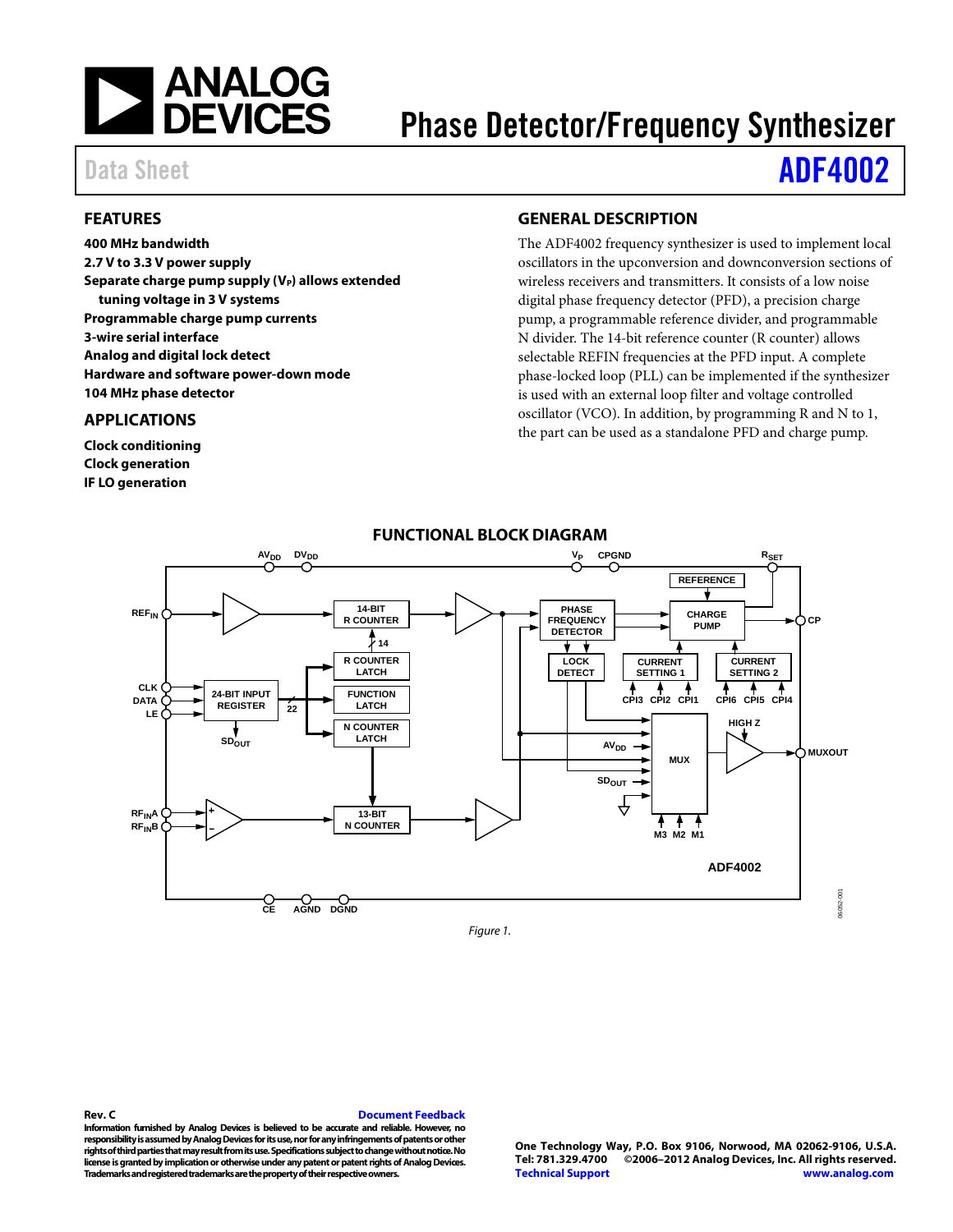# **TABLE OF CONTENTS**

| Pin Configurations and Function Descriptions  6  |
|--------------------------------------------------|
|                                                  |
|                                                  |
|                                                  |
|                                                  |
|                                                  |
|                                                  |
| Phase Frequency Detector (PFD) and Charge Pump 8 |

# <span id="page-1-0"></span>**REVISION HISTORY**

| $12/12$ —Rev. B to Rev. C |  |
|---------------------------|--|
|                           |  |
|                           |  |
|                           |  |
|                           |  |

#### $9/11$ -Rev. A to Rev. B

| Changes to Normalized Phase Noise Floor (PNSYNTH) Parameter       |
|-------------------------------------------------------------------|
|                                                                   |
| Added Normalized 1/f Noise ( $PN_{1}$ f) Parameter and Endnote 7, |
|                                                                   |

| Very Low Jitter Encode Clock for High Speed Converters 17 |
|-----------------------------------------------------------|
|                                                           |
|                                                           |
| PCB Design Guidelines for Chip Scale Package  18          |
|                                                           |
|                                                           |

## $4/07$ —Rev. 0 to Rev. A

4/06-Revision 0: Initial Version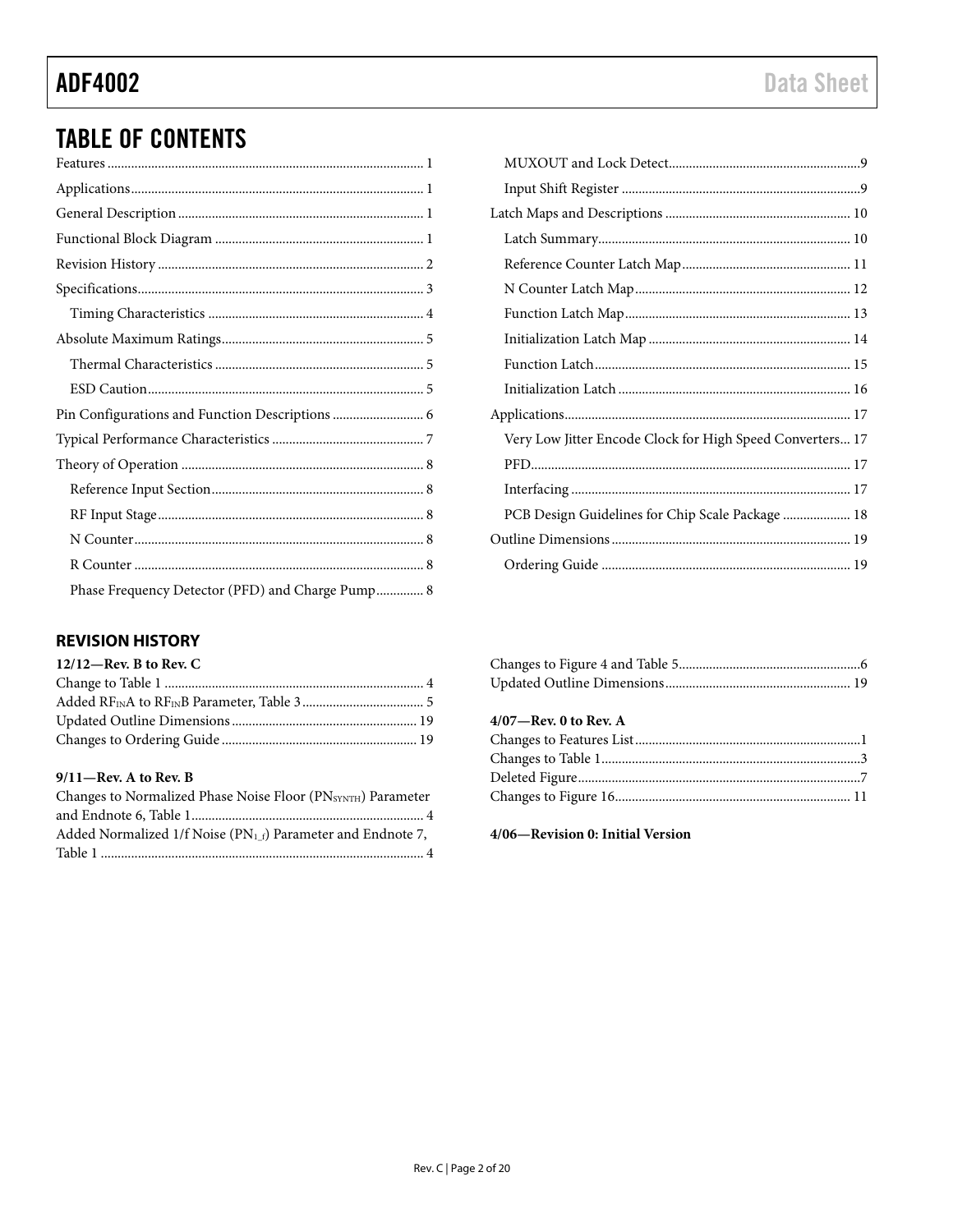# <span id="page-2-0"></span>**SPECIFICATIONS**

 $AV_{\text{DD}} = DV_{\text{DD}} = 3 \text{ V} \pm 10\%, AV_{\text{DD}} \leq V_{\text{P}} \leq 5.5 \text{ V}$ , AGND = DGND = CPGND = 0 V, R<sub>SET</sub> = 5.1 kΩ, dBm referred to 50 Ω,  $T_{\rm A}=T_{\rm MAX}$  to  $T_{\rm MIN}$  unless otherwise noted.

## **Table 1.**

|                                                              | <b>B</b> Version <sup>1</sup> |                |                        |             |                                                                  |
|--------------------------------------------------------------|-------------------------------|----------------|------------------------|-------------|------------------------------------------------------------------|
| <b>Parameter</b>                                             | Min                           | <b>Typ</b>     | <b>Max</b>             | <b>Unit</b> | <b>Test Conditions/Comments</b>                                  |
| RF CHARACTERISTICS                                           |                               |                |                        |             | See Figure 11 for input circuit                                  |
| <b>RF Input Sensitivity</b>                                  | $-10$                         |                | $\mathbf 0$            | dBm         |                                                                  |
| RF Input Frequency (RFIN)                                    | 5                             |                | 400                    | <b>MHz</b>  | For $RF_{IN}$ < 5 MHz, ensure slew rate (SR) > 4 V/µs            |
| <b>REFIN CHARACTERISTICS</b>                                 |                               |                |                        |             |                                                                  |
| <b>REFIN Input Frequency</b>                                 | 20                            |                | 300                    | <b>MHz</b>  | For REFIN < 20 MHz, ensure $SR > 50 V/\mu s$                     |
| REFIN Input Sensitivity <sup>2</sup>                         | 0.8                           |                | <b>V</b> <sub>DD</sub> | V p-p       | Biased at AV <sub>DD</sub> /2 <sup>3</sup>                       |
| <b>REFIN Input Capacitance</b>                               |                               |                | 10                     | pF          |                                                                  |
| <b>REFIN Input Current</b>                                   |                               |                | $\pm 100$              | μA          |                                                                  |
| PHASE DETECTOR                                               |                               |                |                        |             |                                                                  |
| Phase Detector Frequency <sup>4</sup>                        |                               |                | 104                    | MHz         | $ABP = 0$ , 0 (2.9 ns antibacklash pulse width)                  |
| <b>CHARGE PUMP</b>                                           |                               |                |                        |             | Programmable, see Figure 18                                      |
| Icp Sink/Source                                              |                               |                |                        |             |                                                                  |
| <b>High Value</b>                                            |                               | 5              |                        | mA          | With $R_{\text{SET}} = 5.1 \text{ k}\Omega$                      |
| Low Value                                                    |                               | 625            |                        | μA          |                                                                  |
| Absolute Accuracy                                            |                               | 2.5            |                        | $\%$        | With $R_{\text{SET}} = 5.1 \text{ k}\Omega$                      |
| R <sub>SET</sub> Range                                       | 3.0                           |                | 11                     | $k\Omega$   | See Figure 18                                                    |
| Icp Three-State Leakage                                      |                               | $\mathbf{1}$   |                        | nA          | $T_A = 25^{\circ}C$                                              |
| $I_{CP}$ vs. $V_{CP}$                                        |                               | 1.5            |                        | %           | $0.5 V \le V_{CP} \le V_P - 0.5 V$                               |
| Sink and Source Current Matching                             |                               | $\overline{2}$ |                        | $\%$        | $0.5 V \leq V_{CP} \leq V_P - 0.5 V$                             |
| Icp vs. Temperature                                          |                               | $\overline{2}$ |                        | $\%$        | $V_{CP} = V_P/2$                                                 |
| <b>LOGIC INPUTS</b>                                          |                               |                |                        |             |                                                                  |
| V <sub>IH</sub> , Input High Voltage                         | 1.4                           |                |                        | $\vee$      |                                                                  |
| V <sub>IL</sub> , Input Low Voltage                          |                               |                | 0.6                    | V           |                                                                  |
| I <sub>INH</sub> , I <sub>INL</sub> , Input Current          |                               |                | ±1                     | μA          |                                                                  |
| C <sub>IN</sub> , Input Capacitance                          |                               |                | 10                     | pF          |                                                                  |
| <b>LOGIC OUTPUTS</b>                                         |                               |                |                        |             |                                                                  |
| V <sub>OH</sub> , Output High Voltage                        | 1.4                           |                |                        | v           | Open-drain output chosen, 1 k $\Omega$ pull-up resistor to 1.8 V |
| V <sub>OH</sub> , Output High Voltage                        | $V_{DD} - 0.4$                |                |                        | $\vee$      | CMOS output chosen                                               |
| I <sub>OH</sub>                                              |                               |                | 100                    | μA          |                                                                  |
| V <sub>OL</sub> , Output Low Voltage                         |                               |                | 0.4                    | V           | $I_{OL} = 500 \mu A$                                             |
| POWER SUPPLIES                                               |                               |                |                        |             |                                                                  |
| <b>AV<sub>DD</sub></b>                                       | 2.7                           |                | 3.3                    | V           |                                                                  |
| $DV_{DD}$                                                    | AV <sub>DD</sub>              |                |                        |             |                                                                  |
| VP                                                           | <b>AV</b> <sub>DD</sub>       |                | 5.5                    | V           | $AV_{DD} \leq V_P \leq 5.5 V$                                    |
| $I_{DD}$ <sup>5</sup> (Al <sub>DD</sub> + Dl <sub>DD</sub> ) |                               | 5.0            | 6.0                    | mA          |                                                                  |
| p                                                            |                               |                | 0.4                    | mA          | $T_A = 25^{\circ}C$                                              |
| Power-Down Mode                                              |                               | $\mathbf{1}$   |                        | μA          | $Al_{DD} + DI_{DD}$                                              |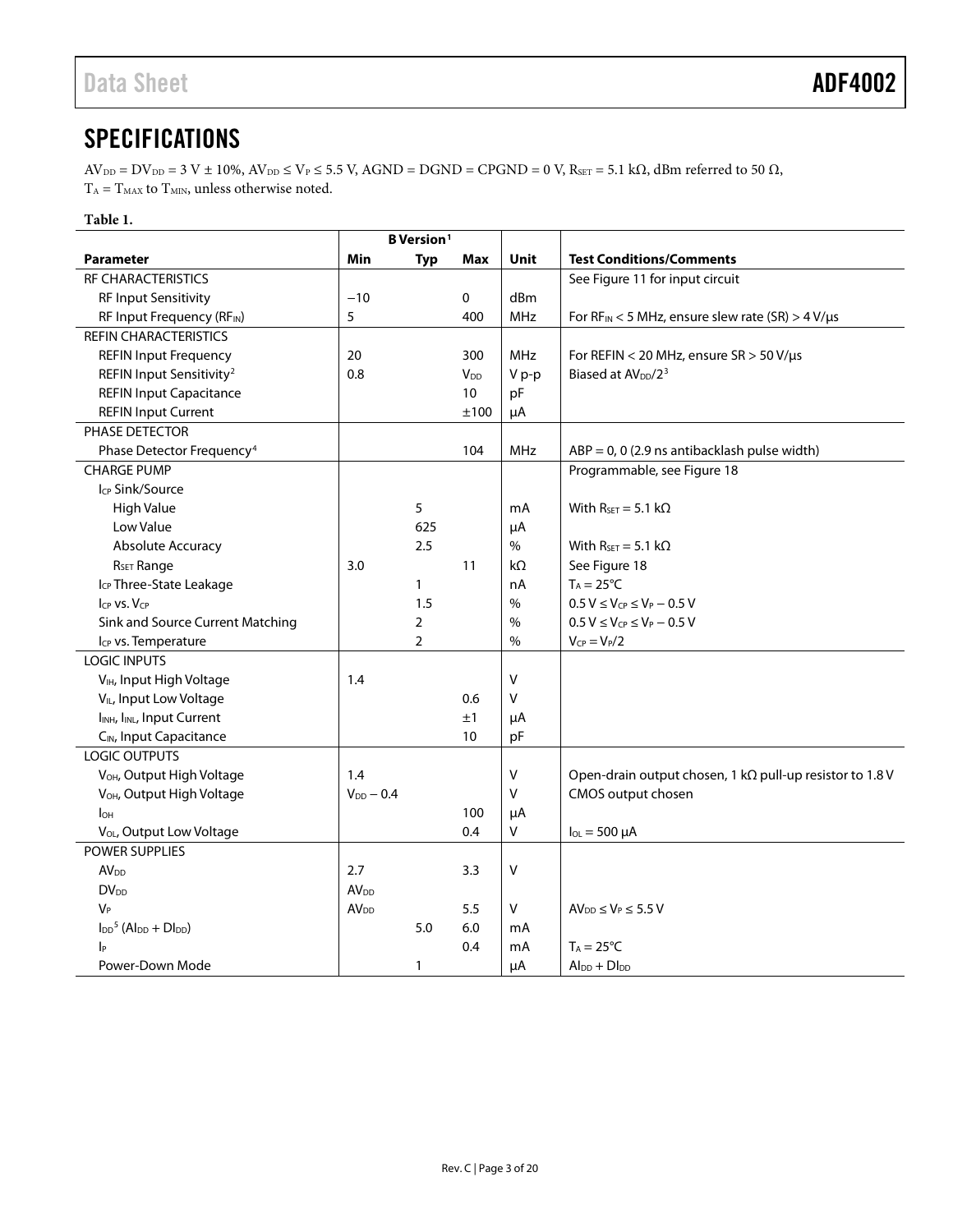<span id="page-3-1"></span>

|                                                                  | B Version <sup>1</sup> |        |     |          |                                                             |
|------------------------------------------------------------------|------------------------|--------|-----|----------|-------------------------------------------------------------|
| <b>Parameter</b>                                                 | Min                    | Typ    | Max | Unit     | <b>Test Conditions/Comments</b>                             |
| NOISE CHARACTERISTICS                                            |                        |        |     |          |                                                             |
| Normalized Phase Noise Floor (PN <sub>SYNTH</sub> ) <sup>6</sup> |                        | $-222$ |     | dBc/Hz l | PLL loop bandwidth = 500 kHz, measured at 100 kHz<br>offset |
| Normalized 1/f Noise (PN <sub>1f</sub> ) <sup>7</sup>            |                        | $-119$ |     | dBc/Hz   | 10 kHz offset; normalized to 1 GHz                          |

<sup>1</sup> Operating temperature range (B version) is -40°C to +85°C.

 $^{2}$  AV<sub>DD</sub> = DV<sub>DD</sub> = 3 V.

 $3$  AC coupling ensures AV<sub>DD</sub>/2 bias.

<sup>4</sup> Guaranteed by design. Sample tested to ensure compliance.

 $5 T_A = 25^\circ C$ ; AV<sub>DD</sub> = DV<sub>DD</sub> = 3 V; RF<sub>IN</sub> = 350 MHz. The current for any other setup (25°C, 3.0 V) in mA is given by 2.35 + 0.0046 (REFIN) + 0.0062 (RF), RF frequency and REFIN frequency in MHz.

<sup>6</sup> The synthesizer phase noise floor is estimated by measuring the in-band phase noise at the output of the VCO and subtracting 20 logN (where N is the N divider value) and 10  $logF$ PFD. PN<sub>SYNTH</sub> =  $PN$ <sub>TOT</sub> - 10  $logF$ PFD - 20  $logN$ .

<sup>7</sup> The PLL phase noise is composed of 1/f (flicker) noise plus the normalized PLL noise floor. The formula for calculating the 1/f noise contribution at an RF frequency, f<sub>RF</sub>, and at a frequency offset, f, is given by PN = PN<sub>1</sub> + 10 log(10 kHz/f) + 20 log(f<sub>RF</sub>/1 GHz). All phase noise measurements were performed with th[e EV-ADF4002SD1Z](http://www.analog.com/adf4002) and the Agilent E5500 phase noise system. Both the normalized phase noise floor and flicker noise are modeled in ADIsimPLL.

## <span id="page-3-0"></span>**TIMING CHARACTERISTICS**

 $AV_{DD} = DV_{DD} = 3 V \pm 10\%, AV_{DD} \le V_P \le 5.5 V$ , AGND = DGND = CPGND = 0 V, R<sub>SET</sub> = 5.1 kΩ, dBm referred to 50  $\Omega$ , T<sub>A</sub> = T<sub>MAX</sub> to T<sub>MIN</sub>, unless otherwise noted.<sup>1</sup>

#### **Table 2.**

| <b>Parameter</b> | Limit (B Version) <sup>2</sup> | Unit   | <b>Test Conditions/Comments</b> |
|------------------|--------------------------------|--------|---------------------------------|
| $t_1$            | 10                             | ns min | DATA to CLK setup time          |
| t <sub>2</sub>   | 10                             | ns min | DATA to CLK hold time           |
| $t_3$            | 25                             | ns min | CLK high duration               |
| t <sub>4</sub>   | 25                             | ns min | CLK low duration                |
| t <sub>5</sub>   | 10                             | ns min | CLK to LE setup time            |
| t <sub>6</sub>   | 20                             | ns min | LE pulse width                  |

<sup>1</sup> Guaranteed by design, but not production tested.

<sup>2</sup> Operating temperature range (B version) is −40°C to +85°C.

#### <span id="page-3-2"></span>*Timing Diagram*



*Figure 2. Timing Diagram*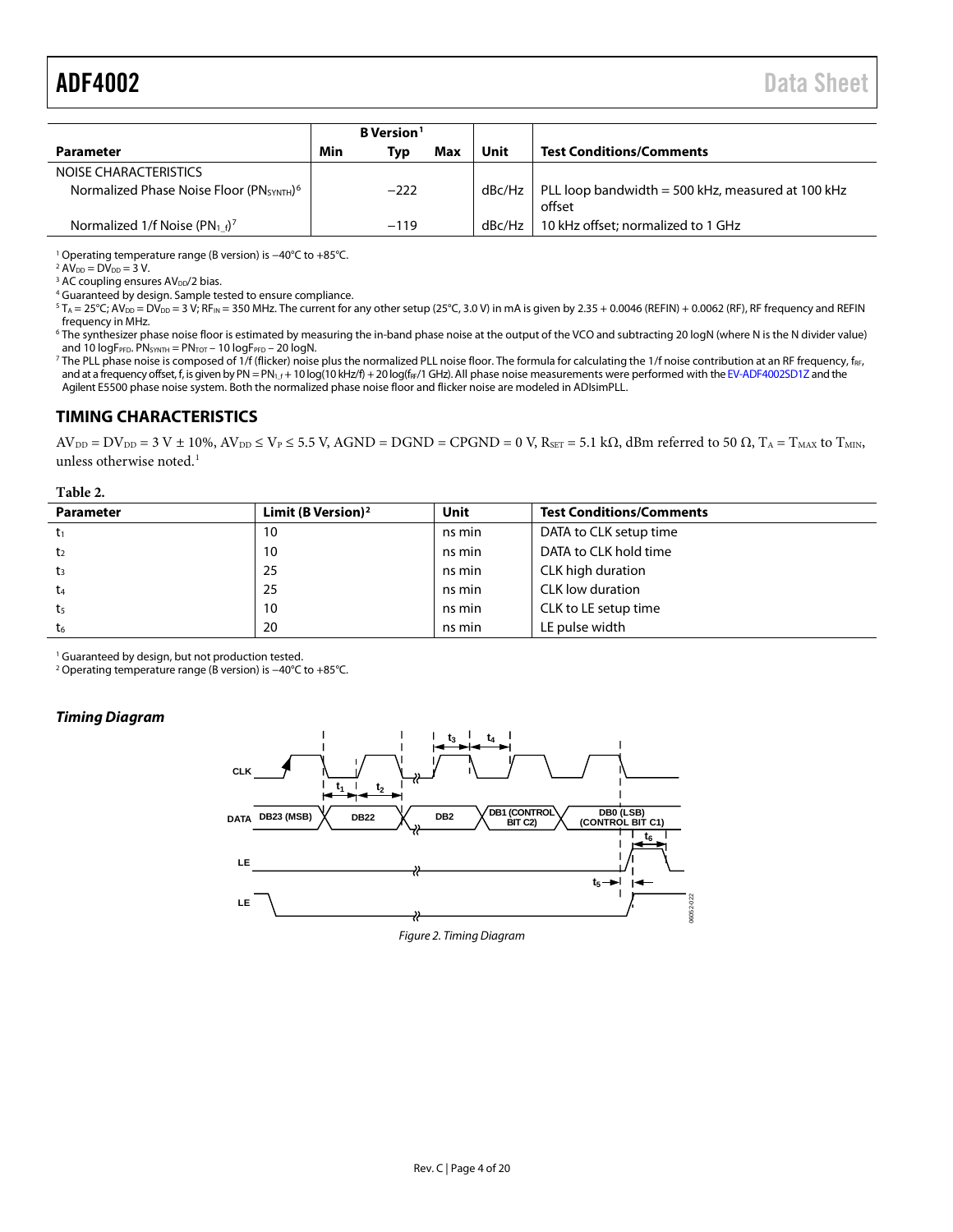# <span id="page-4-0"></span>ABSOLUTE MAXIMUM RATINGS

 $T_A = 25$ °C, unless otherwise noted.

#### **Table 3.**

| <b>Parameter</b>                                                  | Rating                               |
|-------------------------------------------------------------------|--------------------------------------|
| $AV_{DD}$ to $GND1$                                               | $-0.3$ V to $+3.6$ V                 |
| AV <sub>DD</sub> to DV <sub>DD</sub>                              | $-0.3$ V to $+0.3$ V                 |
| V⊳ to GND                                                         | $-0.3$ V to $+5.8$ V                 |
| V⊳ to AV <sub>DD</sub>                                            | $-0.3$ V to $+5.8$ V                 |
| Digital I/O Voltage to GND                                        | $-0.3$ V to VDD + 0.3 V              |
| Analog I/O Voltage to GND                                         | $-0.3$ V to V <sub>P</sub> + 0.3 V   |
| REF <sub>IN</sub> , RF <sub>IN</sub> A, RF <sub>IN</sub> B to GND | $-0.3$ V to VDD + 0.3 V              |
| <b>REINA to REINB</b>                                             | $\pm 320$ mV                         |
| Operating Temperature Range                                       |                                      |
| Industrial (B Version)                                            | $-40^{\circ}$ C to $+85^{\circ}$ C   |
| Storage Temperature Range                                         | $-65^{\circ}$ C to +125 $^{\circ}$ C |
| <b>Maximum Junction Temperature</b>                               | $150^{\circ}$ C                      |
| Lead Temperature, Soldering                                       |                                      |
| Vapor Phase (60 sec)                                              | $215^{\circ}$ C                      |
| Infrared (15 sec)                                                 | $220^{\circ}$ C                      |
| <b>Transistor Count</b>                                           |                                      |
| CMOS                                                              | 6425                                 |
| <b>Bipolar</b>                                                    | 303                                  |

This device is a high performance RF integrated circuit with an ESD rating of <2 kV, and it is ESD sensitive. Proper precautions should be taken for handling and assembly.

# <span id="page-4-1"></span>**THERMAL CHARACTERISTICS**

#### **Table 4. Thermal Impedance**

| Package Type | $\boldsymbol{\theta}_{JA}$ | Unit          |
|--------------|----------------------------|---------------|
| <b>TSSOP</b> | 150.4                      | °C/W          |
| <b>ECSP</b>  |                            | ۷W.<br>$\sim$ |

## <span id="page-4-2"></span>**ESD CAUTION**



ESD (electrostatic discharge) sensitive device. Charged devices and circuit boards can discharge without detection. Although this product features patented or proprietary protection circuitry, damage may occur on devices subjected to high energy ESD. Therefore, proper ESD precautions should be taken to avoid performance degradation or loss of functionality.

 $1$  GND = AGND = DGND = 0 V.

Stresses above those listed under Absolute Maximum Ratings may cause permanent damage to the device. This is a stress rating only; functional operation of the device at these or any other conditions above those indicated in the operational section of this specification is not implied. Exposure to absolute maximum rating conditions for extended periods may affect device reliability.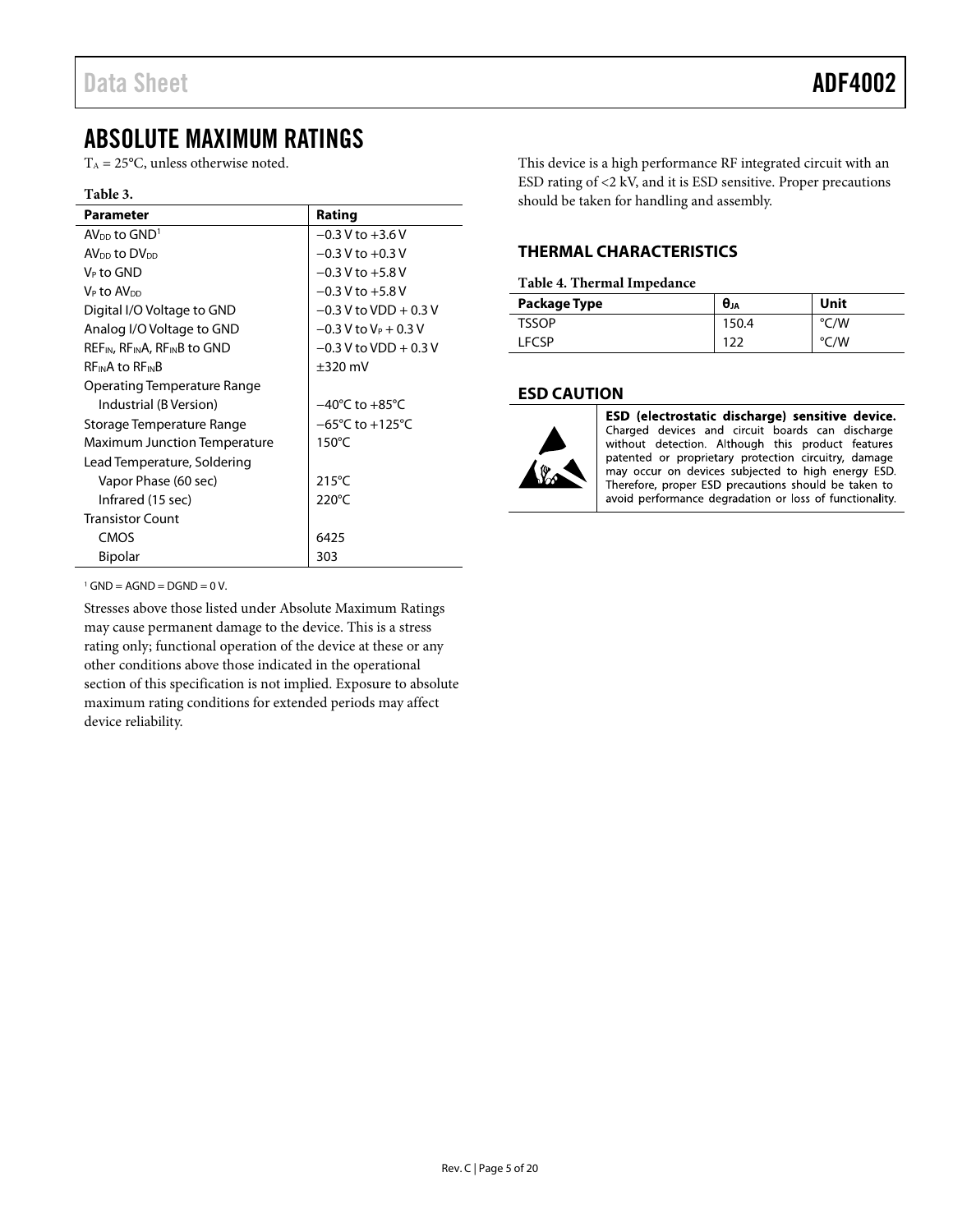# <span id="page-5-0"></span>PIN CONFIGURATIONS AND FUNCTION DESCRIPTIONS



*Figure 3. TSSOP Pin Configuration (Top View)*



#### **Table 5. Pin Function Descriptions**

| Pin No.        |              |                         |                                                                                                                                                                                                                                                                               |
|----------------|--------------|-------------------------|-------------------------------------------------------------------------------------------------------------------------------------------------------------------------------------------------------------------------------------------------------------------------------|
| <b>TSSOP</b>   | <b>LFCSP</b> | <b>Mnemonic</b>         | <b>Description</b>                                                                                                                                                                                                                                                            |
| $\mathbf{1}$   | 19           | RSET                    | Connecting a resistor between this pin and CPGND sets the maximum charge pump output current. The<br>nominal voltage potential at the R <sub>SET</sub> pin is 0.66 V. The relationship between I <sub>CP</sub> and R <sub>SET</sub> is<br>$I_{CP MAX} = \frac{25.5}{R_{SET}}$ |
|                |              |                         | where $R_{\text{SFT}} = 5.1 \text{ k}\Omega$ and $I_{CPMAX} = 5 \text{ mA}$ .                                                                                                                                                                                                 |
| $\overline{2}$ | 20           | CP                      | Charge Pump Output. When enabled, this provides ±lc <sub>p</sub> to the external loop filter that, in turn, drives the<br>external VCO.                                                                                                                                       |
| 3              | 1            | <b>CPGND</b>            | Charge Pump Ground. This is the ground return path for the charge pump.                                                                                                                                                                                                       |
| 4              | 2, 3         | <b>AGND</b>             | Analog Ground. This is the ground return path of the RF input.                                                                                                                                                                                                                |
| 5              | 4            | $RF_{IN}B$              | Complementary Input to the RF Input. This point must be decoupled to the ground plane with a small<br>bypass capacitor, typically 100 pF. See Figure 11.                                                                                                                      |
| 6              | 5            | <b>RFINA</b>            | Input to the RF Input. This small signal input is ac-coupled to the external VCO.                                                                                                                                                                                             |
| 7              | 6, 7         | AV <sub>DD</sub>        | Analog Power Supply. This can range from 2.7 V to 3.3 V. Decoupling capacitors to the analog ground<br>plane should be placed as close as possible to the AV <sub>DD</sub> pin. AV <sub>DD</sub> must be the same value as DV <sub>DD</sub> .                                 |
| 8              | 8            | <b>REF<sub>IN</sub></b> | Reference Input. This is a CMOS input with a nominal threshold of V <sub>DD</sub> /2 and a dc equivalent input<br>resistance of 100 kΩ. See Figure 10. This input can be driven from a TTL or CMOS crystal oscillator or it can<br>be ac-coupled.                             |
| 9              | 9,10         | <b>DGND</b>             | Digital Ground.                                                                                                                                                                                                                                                               |
| 10             | 11           | <b>CE</b>               | Chip Enable. A logic low on this pin powers down the device and puts the charge pump output into three-<br>state mode. Taking this pin high powers up the device, depending on the status of the Power-Down Bit F2.                                                           |
| 11             | 12           | <b>CLK</b>              | Serial Clock Input. This serial clock is used to clock in the serial data to the registers. The data is latched into<br>the 24-bit shift register on the CLK rising edge. This input is a high impedance CMOS input.                                                          |
| 12             | 13           | <b>DATA</b>             | Serial Data Input. The serial data is loaded MSB first with the two LSBs being the control bits. This input is a<br>high impedance CMOS input.                                                                                                                                |
| 13             | 14           | LE                      | Load Enable, CMOS Input. When LE goes high, the data stored in the shift registers is loaded into one of<br>the four latches; the latch is selected using the control bits.                                                                                                   |
| 14             | 15           | <b>MUXOUT</b>           | Multiplexer Output. This allows either the lock detect, the scaled RF, or the scaled reference frequency to<br>be accessed externally.                                                                                                                                        |
| 15             | 16, 17       | <b>DV<sub>DD</sub></b>  | Digital Power Supply. This can range from 2.7 V to 3.3 V. Decoupling capacitors to the digital ground plane<br>should be placed as close as possible to this pin. DV <sub>DD</sub> must be the same value as AV <sub>DD</sub> .                                               |
| 16             | 18           | $V_P$                   | Charge Pump Power Supply. This should be greater than or equal to V <sub>DD</sub> . In systems where V <sub>DD</sub> is 3 V, it can<br>be set to 5.5 V and used to drive a VCO with a tuning range of up to 5 V.                                                              |
|                |              | EP                      | Exposed Pad. The exposed pad must be connected to AGND.                                                                                                                                                                                                                       |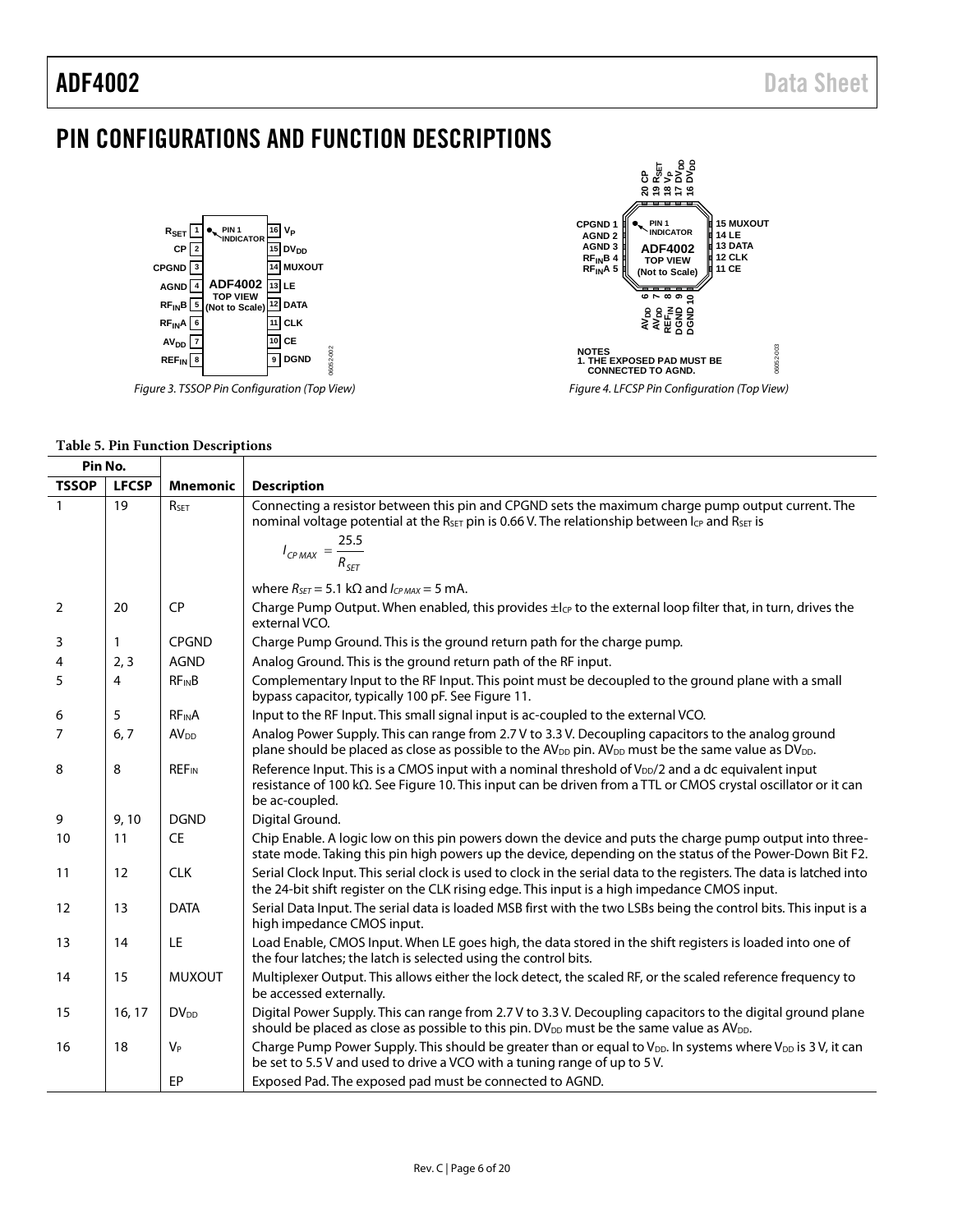# <span id="page-6-0"></span>TYPICAL PERFORMANCE CHARACTERISTICS



*Figure 5. RF Input Sensitivity*



*Figure 6. RF Input Sensitivity, Low Frequency*



*Figure 7. Integrated Phase Noise (400 MHz, 1 MHz, 50 kHz)*



*Figure 8. Phase Noise (Referred to CP Output) vs. PFD Frequency*



*Figure 9. Reference Spurs (400 MHz, 1 MHz, 7 kHz)*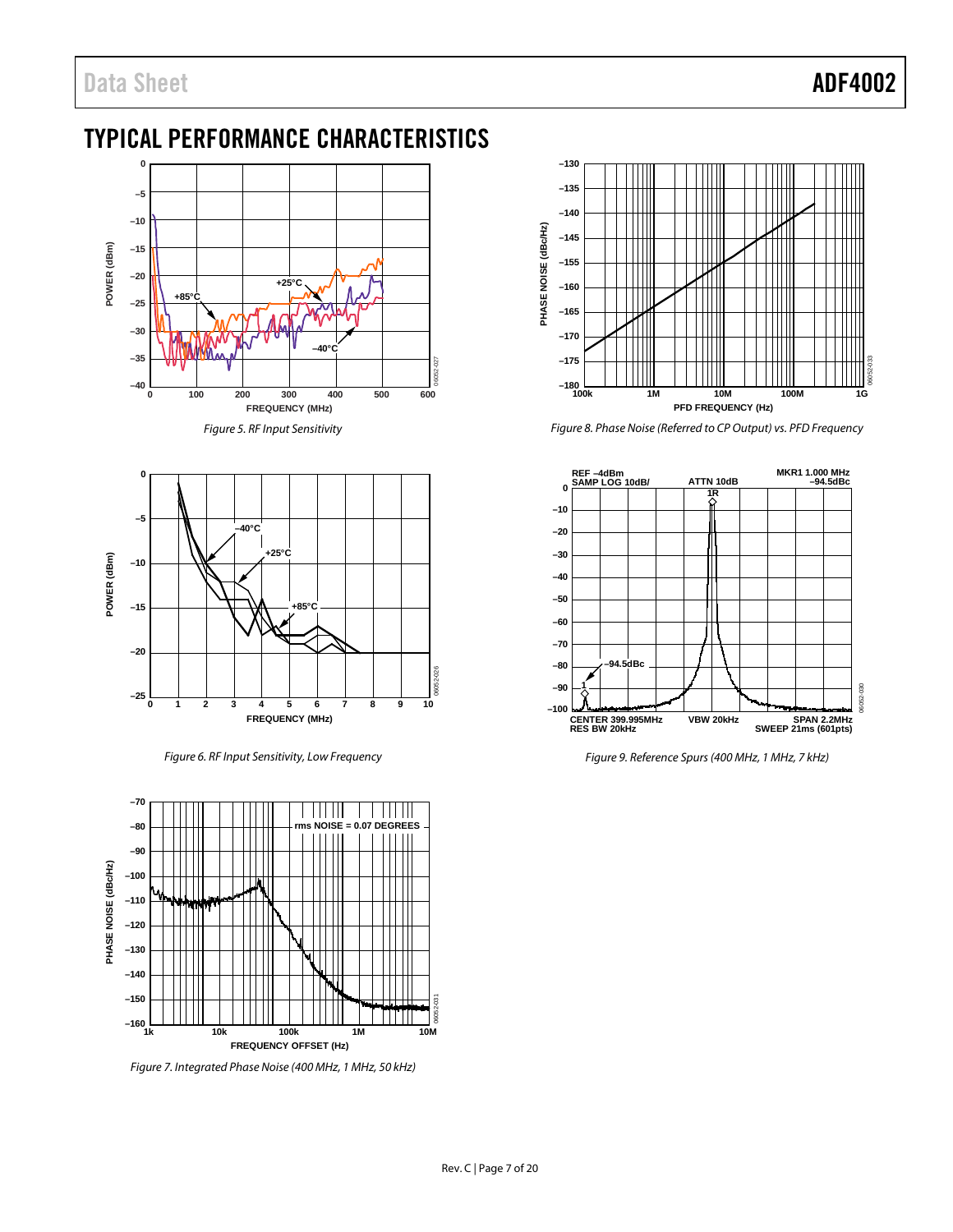# <span id="page-7-0"></span>THEORY OF OPERATION **REFERENCE INPUT SECTION**

<span id="page-7-1"></span>The reference input stage is shown i[n Figure 10.](#page-7-7) SW1 and SW2 are normally closed switches. SW3 is normally open. When power-down is initiated, SW3 is closed and SW1 and SW2 are opened. This ensures that there is no loading of the REFIN pin on power-down.



*Figure 10. Reference Input Stage*

# <span id="page-7-7"></span><span id="page-7-2"></span>**RF INPUT STAGE**

The RF input stage is shown in [Figure 11.](#page-7-6) It is followed by a 2-stage limiting amplifier to generate the CML clock levels needed for the N counter.



## <span id="page-7-6"></span><span id="page-7-3"></span>**N COUNTER**

The N CMOS counter allows a wide ranging division ratio in the PLL feedback counter. Division ratios from 1 to 8191 are allowed.

## *N and R Relationship*

The N counter makes it possible to generate output frequencies that are spaced only by the reference frequency divided by R.

The equation for the VCO frequency is

$$
f_{VCO} = N \times \frac{f_{REFIN}}{R}
$$

where:

*fvco* is the output frequency of external voltage controlled oscillator (VCO).

*N* is the preset divide ratio of binary 13-bit counter (1 to 8191). *fREFIN* is the external reference frequency oscillator.



# <span id="page-7-4"></span>**R COUNTER**

The 14-bit R counter allows the input reference frequency to be divided down to produce the reference clock to the phase frequency detector (PFD). Division ratios from 1 to 16,383 are allowed.

## <span id="page-7-5"></span>**PHASE FREQUENCY DETECTOR (PFD) AND CHARGE PUMP**

The PFD takes inputs from the R counter and N counter and produces an output proportional to the phase and frequency difference between them. [Figure 13](#page-7-8) is a simplified schematic. The PFD includes a programmable delay element that controls the width of the antibacklash pulse. This pulse ensures that there is no dead zone in the PFD transfer function, and minimizes phase noise and reference spurs. Two bits in the reference counter latch (ABP2 and ABP1) control the width of the pulse. Se[e Figure 16](#page-10-1) for details. The smallest antibacklash pulse width is not recommended.



<span id="page-7-8"></span>*Figure 13. PFD Simplified Schematic and Timing (In Lock)*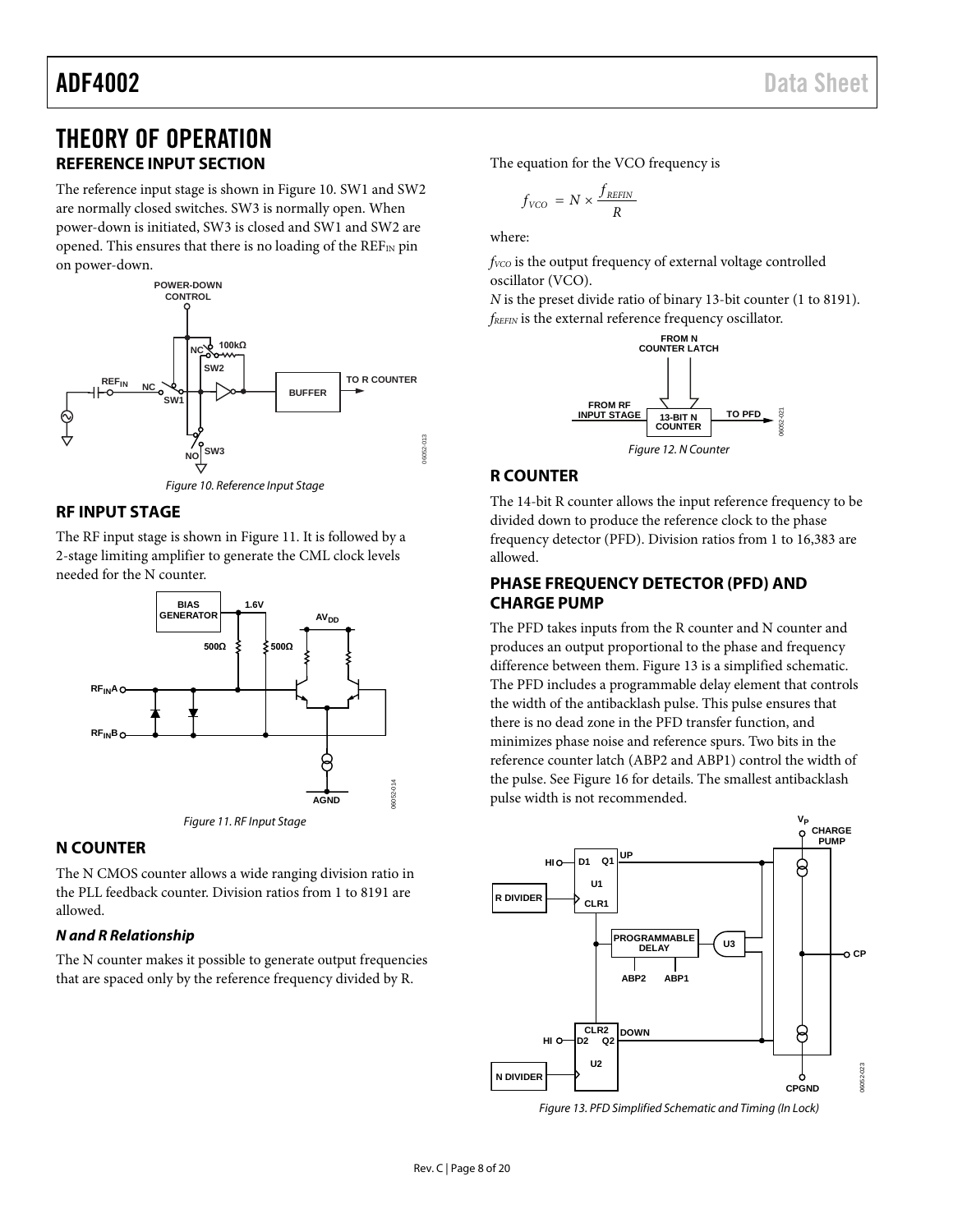# <span id="page-8-0"></span>**MUXOUT AND LOCK DETECT**

The output multiplexer on the ADF4002 allows the user to access various internal points on the chip. The state of MUXOUT is controlled by M3, M2, and M1 in the function latch[. Figure 18](#page-12-1) shows the full truth table. [Figure 14](#page-8-2) shows the MUXOUT section in block diagram form.



*Figure 14. MUXOUT Circuit* 

#### <span id="page-8-2"></span>*Lock Detect*

MUXOUT can be programmed for two types of lock detect: digital lock detect and analog lock detect.

Digital lock detect is active high. When LDP in the R counter latch is set to 0, digital lock detect is set high when the phase error on three consecutive phase detector (PD) cycles is less than 15 ns. With LDP set to 1, five consecutive cycles of less than 15 ns are required to set the lock detect. It stays set at high until a phase error of greater than 25 ns is detected on any subsequent PD cycle. For PFD frequencies greater than 10 MHz, analog lock detect is more accurate because of the smaller pulse widths.

The N-channel, open-drain, analog lock detect should be operated with an external pull-up resistor of 10 kΩ nominal. When lock has been detected, this output is high with narrow, low going pulses.

# <span id="page-8-1"></span>**INPUT SHIFT REGISTER**

The ADF4002 digital section includes a 24-bit input shift register, a 14-bit R counter, and a 13-bit N counter. Data is clocked into the 24-bit shift register on each rising edge of CLK. The data is clocked in MSB first. Data is transferred from the shift register to one of four latches on the rising edge of LE. The destination latch is determined by the state of the two control bits (C2, C1) in the shift register. These are the two LSBs, DB1 and DB0, as shown in the timing diagram (see [Figure 2\)](#page-3-2). [Table 6](#page-8-3) provides the truth table for these bits[. Figure 15](#page-9-2) shows a summary of how the latches are programmed.

#### <span id="page-8-3"></span>**Table 6. C2, C1 Truth Table**

|    | <b>Control Bits</b> |                             |  |  |  |  |  |  |  |  |
|----|---------------------|-----------------------------|--|--|--|--|--|--|--|--|
| C) | C1                  | Data Latch                  |  |  |  |  |  |  |  |  |
|    | 0                   | <b>R</b> Counter            |  |  |  |  |  |  |  |  |
|    |                     | N Counter                   |  |  |  |  |  |  |  |  |
|    | 0                   | <b>Function Latch</b>       |  |  |  |  |  |  |  |  |
|    |                     | <b>Initialization Latch</b> |  |  |  |  |  |  |  |  |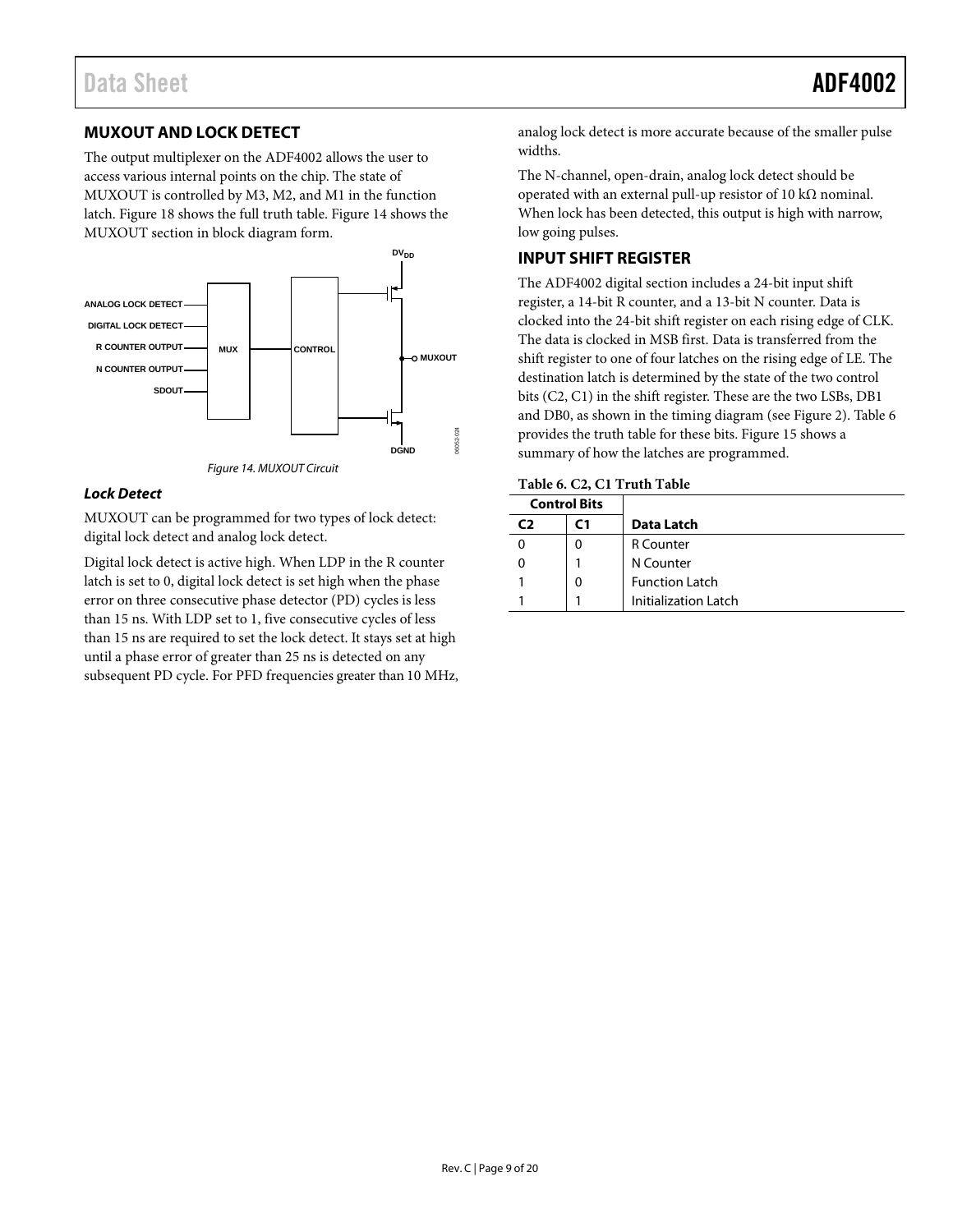# <span id="page-9-0"></span>LATCH MAPS AND DESCRIPTIONS

# <span id="page-9-1"></span>**LATCH SUMMARY**

#### **REFERENCE COUNTER LATCH**

|                               | <b>RESERVED</b>                                                                                         |          | S <u>PO</u><br>이 TEST<br> 기준의 NODE BITS  <br>່ດ ∝ |                |    | ANTI-<br>BACKLASH<br><b>WIDTH</b> | <b>14-BIT REFERENCE COUNTER</b> |                 |                 |            |            |    |    |     |                | <b>CONTROL</b><br><b>BITS</b> |                 |                |                 |                 |                 |                 |
|-------------------------------|---------------------------------------------------------------------------------------------------------|----------|---------------------------------------------------|----------------|----|-----------------------------------|---------------------------------|-----------------|-----------------|------------|------------|----|----|-----|----------------|-------------------------------|-----------------|----------------|-----------------|-----------------|-----------------|-----------------|
|                               | DB23   DB22   DB21   DB20   DB19   DB18   DB17   DB16   DB15   DB14   DB13   DB12   DB11   DB10     DB9 |          |                                                   |                |    |                                   |                                 |                 |                 |            |            |    |    | DB8 | DB7            | DB <sub>6</sub>               | DB <sub>5</sub> | DB4            | DB <sub>3</sub> | DB <sub>2</sub> | DB <sub>1</sub> | DB <sub>0</sub> |
| $\overline{\phantom{a}}$<br>៱ |                                                                                                         | $\bf{0}$ | ∟DP.                                              | T <sub>2</sub> | T1 | ABP2   ABP1                       | <b>R14</b>                      | R <sub>13</sub> | R <sub>12</sub> | <b>R11</b> | <b>R10</b> | R9 | R8 | R7  | R <sub>6</sub> | R <sub>5</sub>                | R4              | R <sub>3</sub> | R <sub>2</sub>  | R <sub>1</sub>  | C2(0) C1(0)     |                 |

#### **N COUNTER LATCH**

|             | <b>RESERVED</b> | z<br>o<br>௳<br>ပ | <b>13-BIT N COUNTER</b> |            |                                                                                                 |            |                |                |           |                |           |           | <b>RESERVED</b> |           |           |     | <b>CONTROL</b><br><b>BITS</b> |                 |     |                 |                 |                 |                 |
|-------------|-----------------|------------------|-------------------------|------------|-------------------------------------------------------------------------------------------------|------------|----------------|----------------|-----------|----------------|-----------|-----------|-----------------|-----------|-----------|-----|-------------------------------|-----------------|-----|-----------------|-----------------|-----------------|-----------------|
| <b>DB23</b> |                 |                  |                         |            | DB22   DB21   DB20   DB19   DB18   DB17   DB16   DB15   DB14   DB13   DB12   DB11   DB10    DB9 |            |                |                |           |                |           |           |                 |           | DB8       | DB7 | DB <sub>6</sub>               | DB <sub>5</sub> | DB4 | DB <sub>3</sub> | DB <sub>2</sub> | DB <sub>1</sub> | DB <sub>0</sub> |
|             |                 | G1               | <b>B13</b>              | <b>B12</b> | <b>B11</b>                                                                                      | <b>B10</b> | B <sub>9</sub> | B <sub>8</sub> | <b>B7</b> | B <sub>6</sub> | <b>B5</b> | <b>B4</b> | B <sub>3</sub>  | <b>B2</b> | <b>B1</b> | х   | x                             | х               | x   |                 | x               |                 | $C2(0)$ $C1(1)$ |

#### **FUNCTION LATCH**

|             | <b>RESERVED</b>           | POWER-<br>DOWN 2            |      | <b>CURRENT</b><br><b>SETTING</b> |                                                                            |      | <b>CURRENT</b><br><b>SETTING</b> |      |     |                 | <b>TIMER COUNTER</b><br><b>CONTROL</b> |                 | 영<br>'∞ ≋      | 'ŏщ<br>공퍽<br>요.<br>전 | ш<br><b>THREE</b><br>STATE<br>α.<br>ω | ᅀᄛ<br>σ.       |                 | <b>MUXOUT</b><br><b>CONTROL</b> |                | œ<br>шZ<br>$\circ$<br>$\Delta$ | ⊞⊢<br><b>SESE</b> |                 | <b>CONTROL</b><br><b>BITS</b> |
|-------------|---------------------------|-----------------------------|------|----------------------------------|----------------------------------------------------------------------------|------|----------------------------------|------|-----|-----------------|----------------------------------------|-----------------|----------------|----------------------|---------------------------------------|----------------|-----------------|---------------------------------|----------------|--------------------------------|-------------------|-----------------|-------------------------------|
| <b>DB23</b> |                           |                             |      |                                  | DB22   DB21   DB20   DB19   DB18   DB17   DB16   DB15   DB14   DB13   DB12 |      |                                  |      |     |                 |                                        | <b>DB11</b>     | I DB10 I DB9   |                      | DB8                                   | DB7            | DB <sub>6</sub> | DB <sub>5</sub>                 | DB4            | DB <sub>3</sub>                | DB <sub>2</sub>   | DB <sub>1</sub> | DB <sub>0</sub>               |
| X           | $\checkmark$<br>$\lambda$ | P <sub>D</sub> <sub>2</sub> | CPI6 | CPI5                             | CPI4                                                                       | CPI3 | CPI <sub>2</sub>                 | CPI1 | TC4 | TC <sub>3</sub> | TC <sub>2</sub>                        | TC <sub>1</sub> | F <sub>5</sub> | F4                   | F <sub>3</sub>                        | F <sub>2</sub> | M <sub>3</sub>  | M <sub>2</sub>                  | M <sub>1</sub> | PD <sub>1</sub>                | F <sub>1</sub>    |                 | $C2(1)$ $C1(0)$               |

#### **INITIALIZATION LATCH**

<span id="page-9-2"></span>

|             | <b>RESERVED</b>               | POWER-<br>DOWN 2            |                  | <b>CURRENT</b><br><b>SETTING</b> |                                                |                  | <b>CURRENT</b><br><b>SETTING</b> |                  |     |                 | <b>TIMER COUNTER</b><br><b>CONTROL</b> |                 | ಂಕ<br>ᆜ<br>ທ ≥<br>٠<br>H. | $rac{1}{2}$<br>ងីឡ | ᇤ<br>≝<br>. 인<br>௨<br>ပ | $\tilde{\phantom{a}}$<br>≴ہ<br>் உ<br>o |                 | <b>MUXOUT</b><br><b>CONTROL</b> |                | ≃∼<br>ωz<br><b>MOA</b> | $w -$<br>⊢ய<br>zω<br>흥股<br>ပ | <b>CONTROL</b><br><b>BITS</b> |                 |
|-------------|-------------------------------|-----------------------------|------------------|----------------------------------|------------------------------------------------|------------------|----------------------------------|------------------|-----|-----------------|----------------------------------------|-----------------|---------------------------|--------------------|-------------------------|-----------------------------------------|-----------------|---------------------------------|----------------|------------------------|------------------------------|-------------------------------|-----------------|
| <b>DB23</b> | <b>DB22</b>                   | <b>DB21</b>                 |                  |                                  | DB20   DB19   DB18   DB17   DB16   DB15   DB14 |                  |                                  |                  |     | IDB13 DB12      |                                        | : I DB1         | l DB10 l                  | DB <sub>9</sub>    | DB8                     | DB7                                     | DB <sub>6</sub> | DB <sub>5</sub>                 | DB4            | DB <sub>3</sub>        | DB <sub>2</sub>              | DB <sub>1</sub>               | DB <sub>0</sub> |
| x           | $\overline{\phantom{a}}$<br>́ | P <sub>D</sub> <sub>2</sub> | CP <sub>16</sub> | CPI <sub>5</sub>                 | CPI4                                           | CP <sub>13</sub> | CPI <sub>2</sub>                 | CP <sub>11</sub> | TC4 | TC <sub>3</sub> | TC <sub>2</sub>                        | TC <sub>1</sub> | F <sub>5</sub>            | F4                 | F3                      | F <sub>2</sub>                          | M3              | M2                              | M <sub>1</sub> | PD <sub>1</sub>        | F <sub>1</sub>               | C2(1)                         | C1(1)           |

*Figure 15. Latch Summary*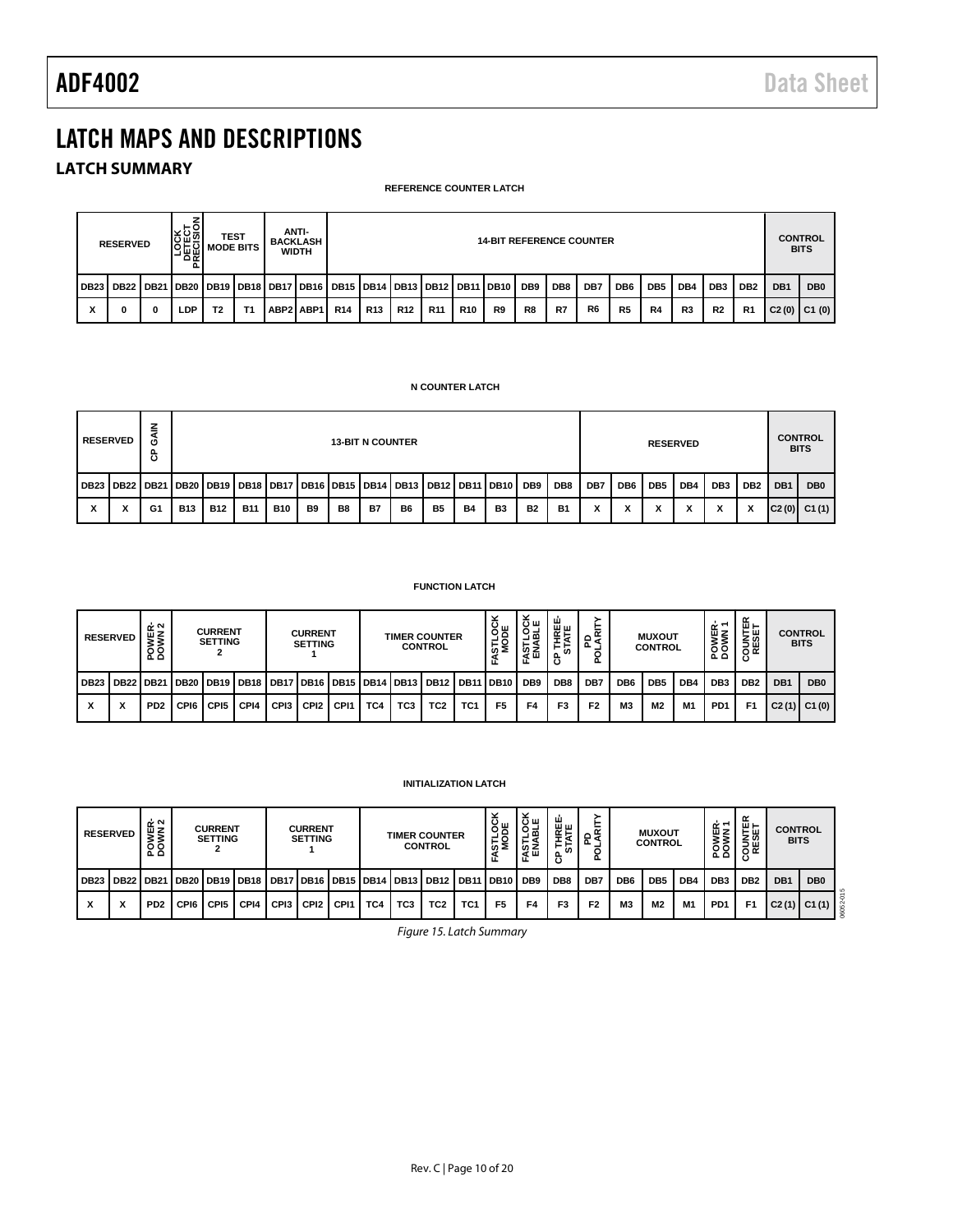## <span id="page-10-0"></span>**REFERENCE COUNTER LATCH MAP**



<span id="page-10-1"></span>*Figure 16. Reference Counter Latch Map*

06052-025 06052-025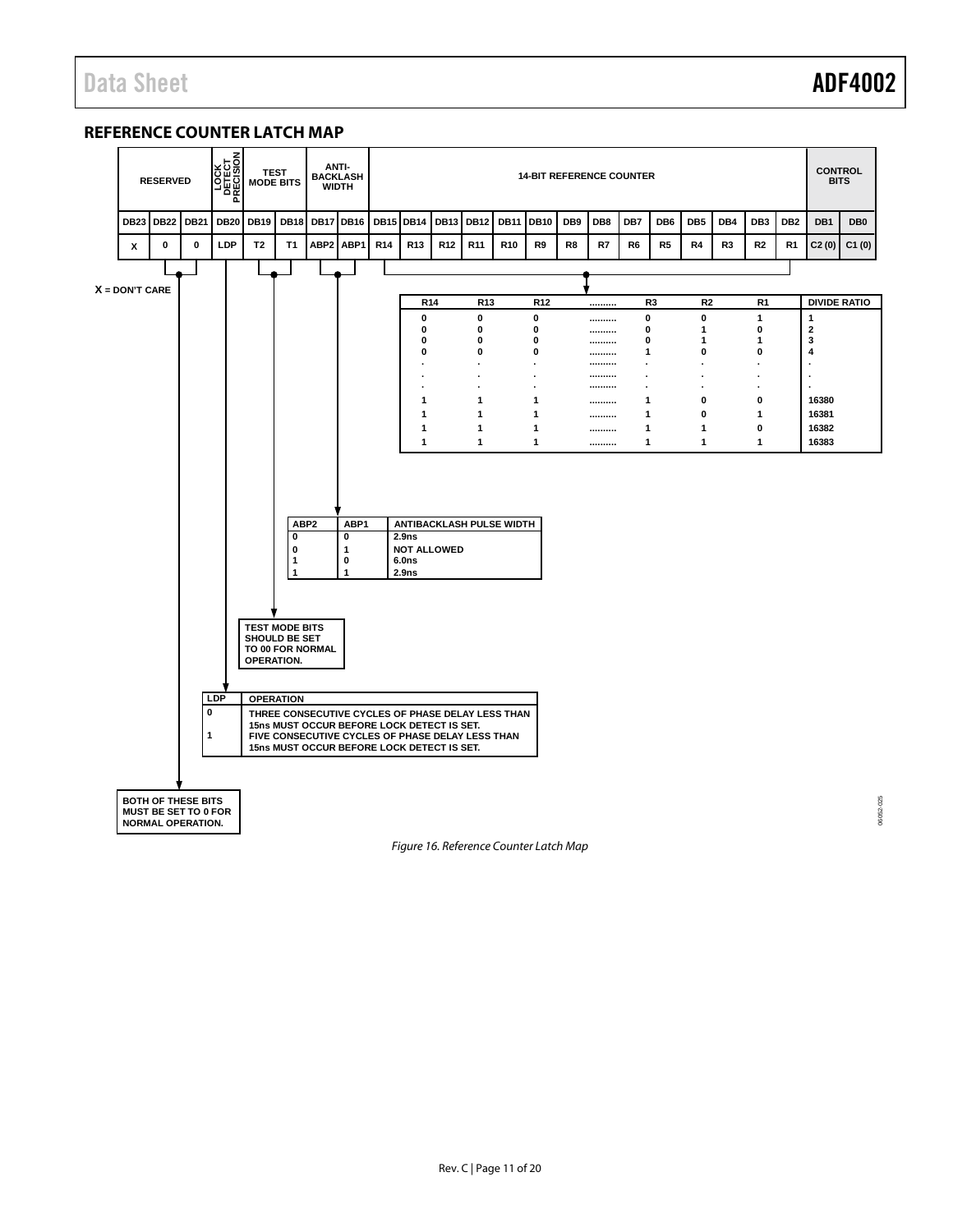# <span id="page-11-0"></span>**N COUNTER LATCH MAP**

*Figure 17. N Counter Latch Map*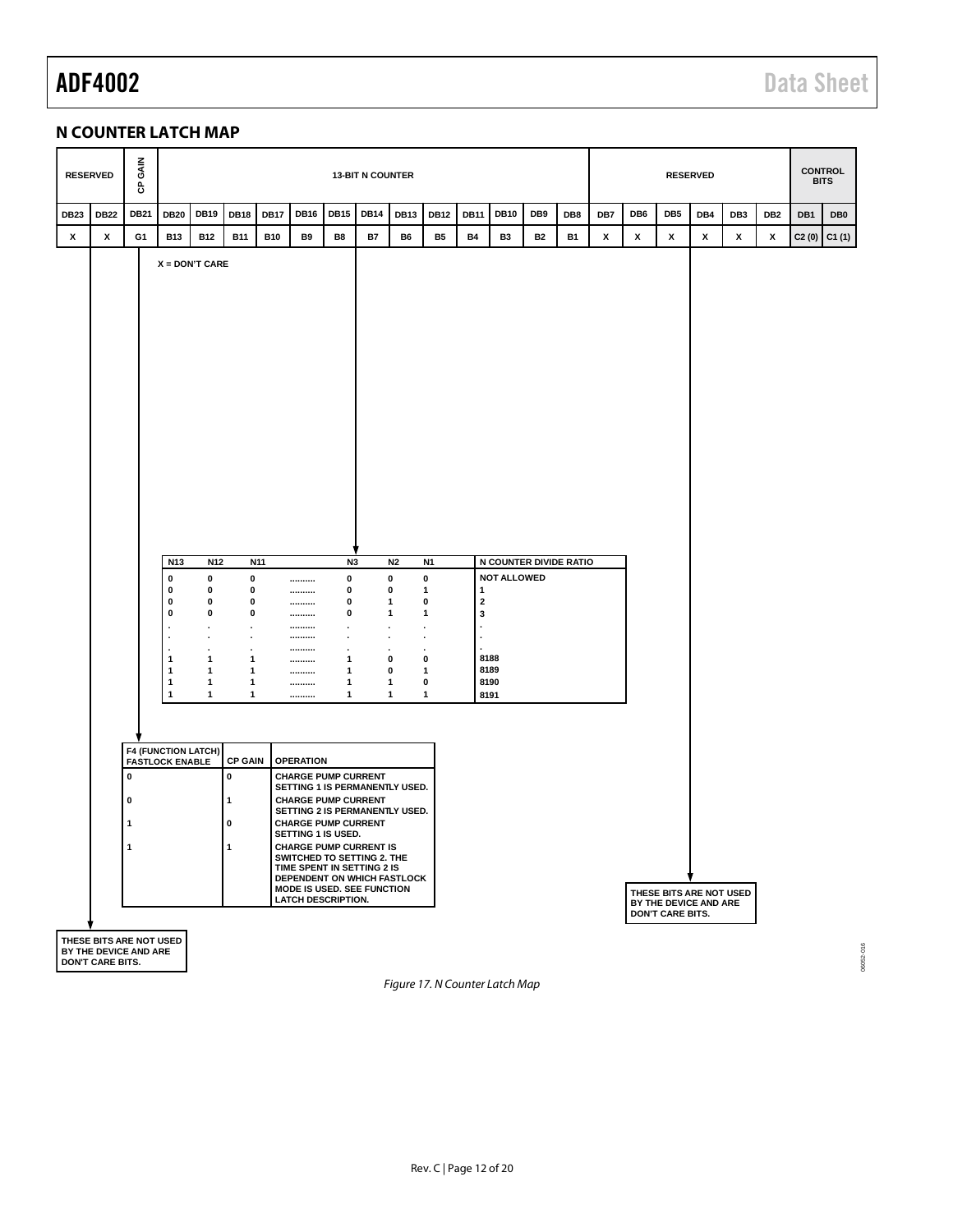06052-017

16052-017

# <span id="page-12-0"></span>**FUNCTION LATCH MAP**



<span id="page-12-1"></span>*Figure 18. Function Latch Map*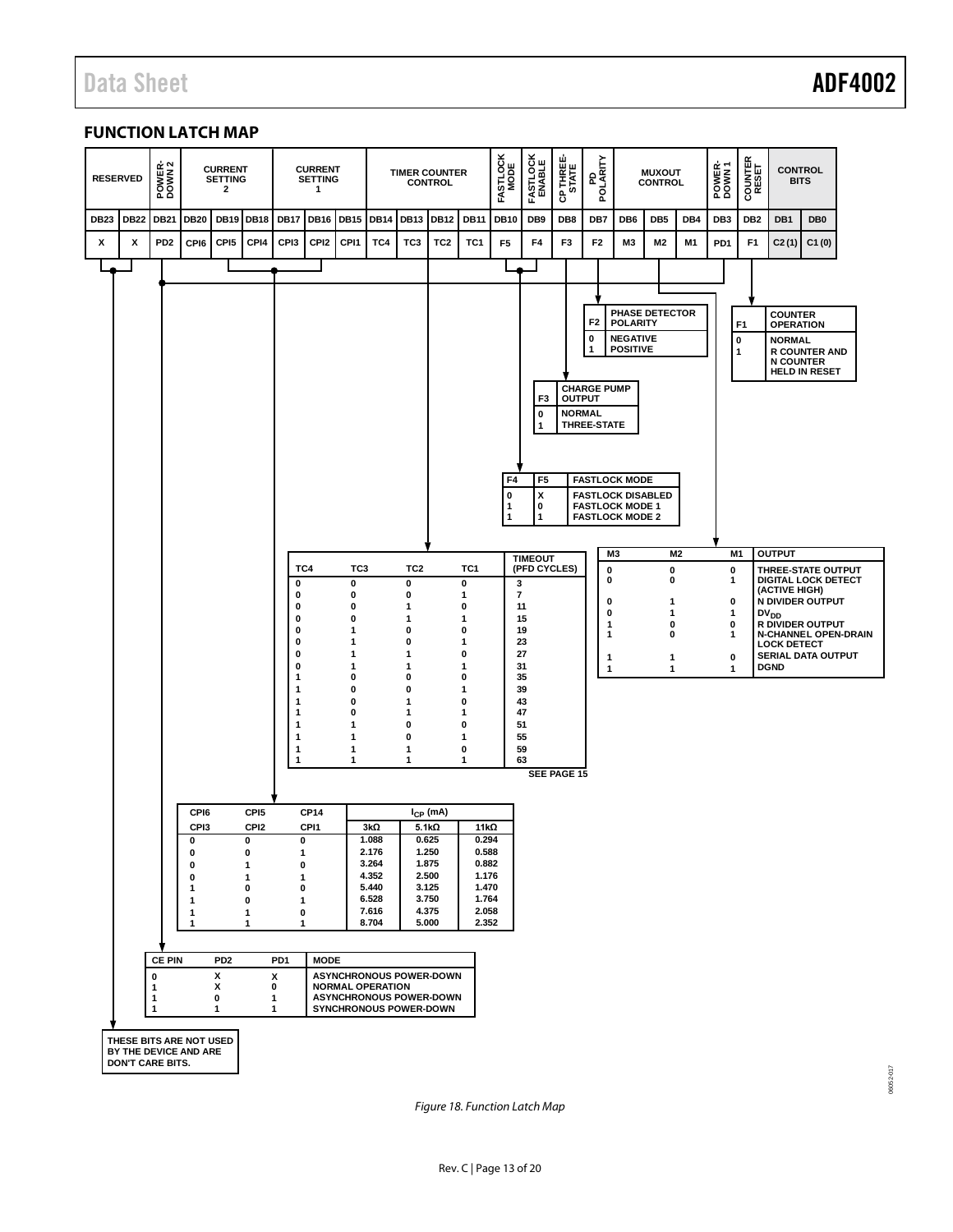06052-036

6052-036

## <span id="page-13-0"></span>**INITIALIZATION LATCH MAP**



*Figure 19. Initialization Latch Map*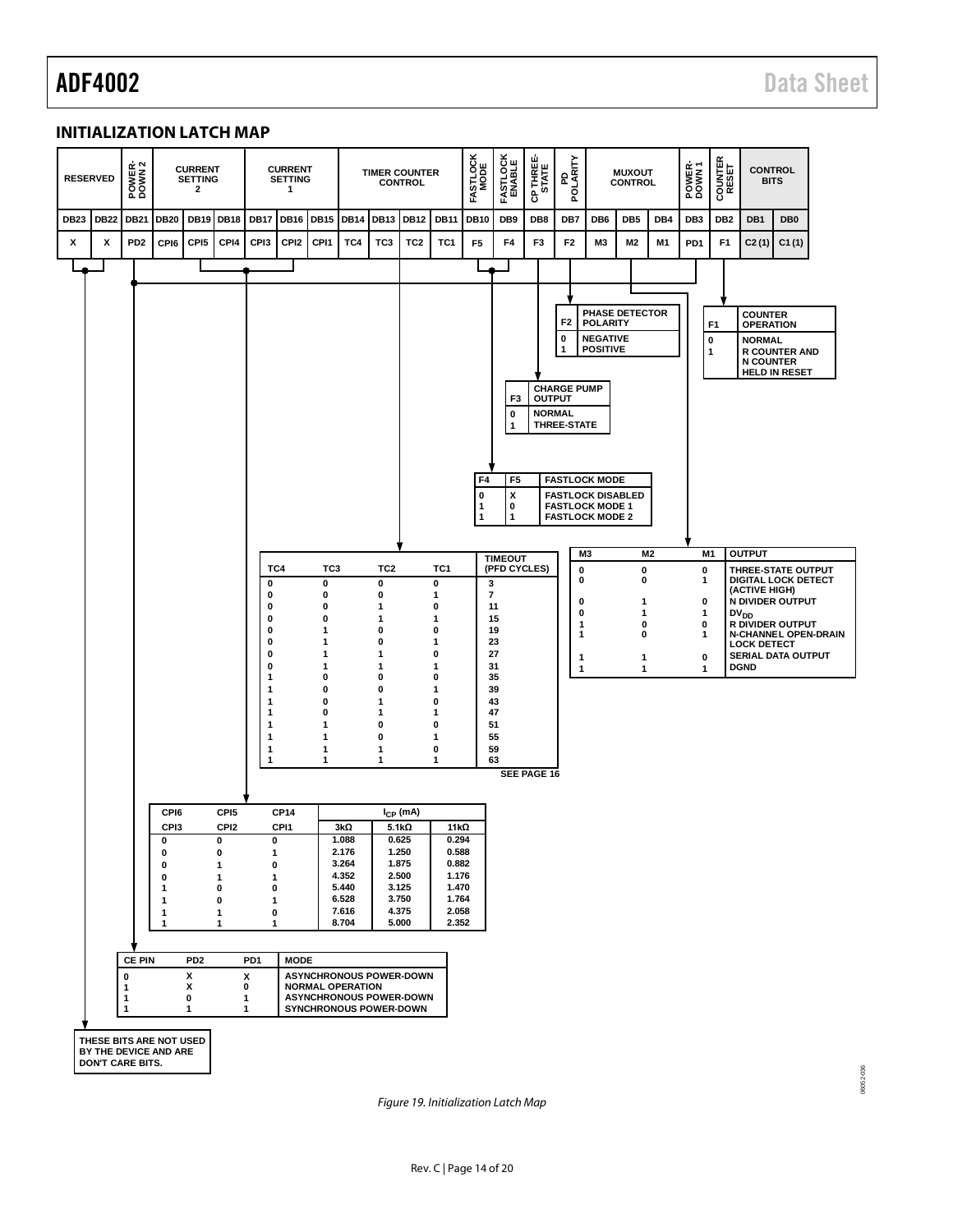# <span id="page-14-0"></span>**FUNCTION LATCH**

With C2, C1 set to 1, 0, the on-chip function latch is programmed. [Figure 18](#page-12-1) shows the input data format for programming the function latch.

### *Counter Reset*

DB2 (F1) is the counter reset bit. When this bit is set to 1, the R counter and the N counter are reset. For normal operation, set this bit to 0. Upon powering up, the F1 bit needs to be disabled (set to 0). Then, the N counter resumes counting in close alignment with the R counter (the maximum error is one prescaler cycle).

### *Power-Down*

DB3 (PD1) and DB21 (PD2) provide programmable powerdown modes. These bits are enabled by the CE pin.

When the CE pin is low, the device is immediately disabled regardless of the states of the PD2, PD1 bits.

In the programmed asynchronous power-down, the device powers down immediately after latching a 1 into Bit PD1, with the condition that Bit PD2 has been loaded with a 0.

In the programmed synchronous power-down, the device power-down is gated by the charge pump to prevent unwanted frequency jumps. Once the power-down is enabled by writing a 1 into Bit PD1 (on condition that a 1 has also been loaded to Bit PD2), then the device enters power-down on the occurrence of the next charge pump event.

When a power-down is activated (either in synchronous or asynchronous mode, including a CE pin activated powerdown), the following events occur:

- All active dc current paths are removed.
- The R, N, and timeout counters are forced to their load state conditions.
- The charge pump is forced into three-state mode.
- The digital lock detect circuitry is reset.
- The RFIN input is debiased.
- The reference input buffer circuitry is disabled.
- The input register remains active and capable of loading and latching data.

## *MUXOUT Control*

The on-chip multiplexer is controlled by M3, M2, and M1 on the ADF4002. [Figure 18](#page-12-1) shows the truth table.

#### *Fastlock Enable Bit*

DB9 of the function latch is the fastlock enable bit. Only when this is 1 is fastlock enabled.

#### *Fastlock Mode Bit*

DB10 of the function latch is the fastlock mode bit. When fastlock is enabled, this bit determines the fastlock mode to be used. If the fastlock mode bit is 0, then Fastlock Mode 1 is selected, and if the fastlock mode bit is 1, then Fastlock Mode 2 is selected.

#### *Fastlock Mode 1*

In this mode, the charge pump current is switched to the contents of Current Setting 2. The device enters fastlock by having a 1 written to the CP gain bit in the N counter latch. The device exits fastlock by having a 0 written to the CP gain bit in the AB counter latch.

#### *Fastlock Mode 2*

In this mode, the charge pump current is switched to the contents of Current Setting 2. The device enters fastlock by having a 1 written to the CP gain bit in the N counter latch. The device exits fastlock under the control of the timer counter. After the timeout period determined by the value in TC4 to TC1, the CP gain bit in the N counter latch is automatically reset to 0 and the device reverts to normal mode instead of fastlock. Se[e Figure 18](#page-12-1) for the timeout periods.

#### *Timer Counter Control*

The user has the option of programming two charge pump currents. The intent is to use the Current Setting 1 when the RF output is stable and the system is in a static state. Current Setting 2 is meant to be used when the system is dynamic and in a state of change, that is, when a new output frequency is programmed.

The normal sequence of events is as follows:

The user initially decides the referred charge pump currents. For example, the choice can be 2.5 mA as Current Setting 1 and 5 mA as Current Setting 2.

At the same time, the decision must be made as to how long the secondary current is to stay active before reverting to the primary current. This is controlled by Timer Counter Control Bit DB14 to Timer Counter Control Bit DB11 (TC4 to TC1) in the function latch. Se[e Figure 18](#page-12-1) for the truth table.

To program a new output frequency, simply program the N counter latch with a new value for N. At the same time, the CP gain bit can be set to 1. This sets the charge pump with the value in CPI6 to CPI4 for a period of time determined by TC4 to TC1. When this time is up, the charge pump current reverts to the value set by CPI3 to CPI1. At the same time, the CP gain bit in the N counter latch is reset to 0 and is ready for the next time that the user wishes to change the frequency.

Note that there is an enable feature on the timer counter. It is enabled when Fastlock Mode 2 is chosen by setting the Fastlock Mode Bit DB10 in the function latch to 1.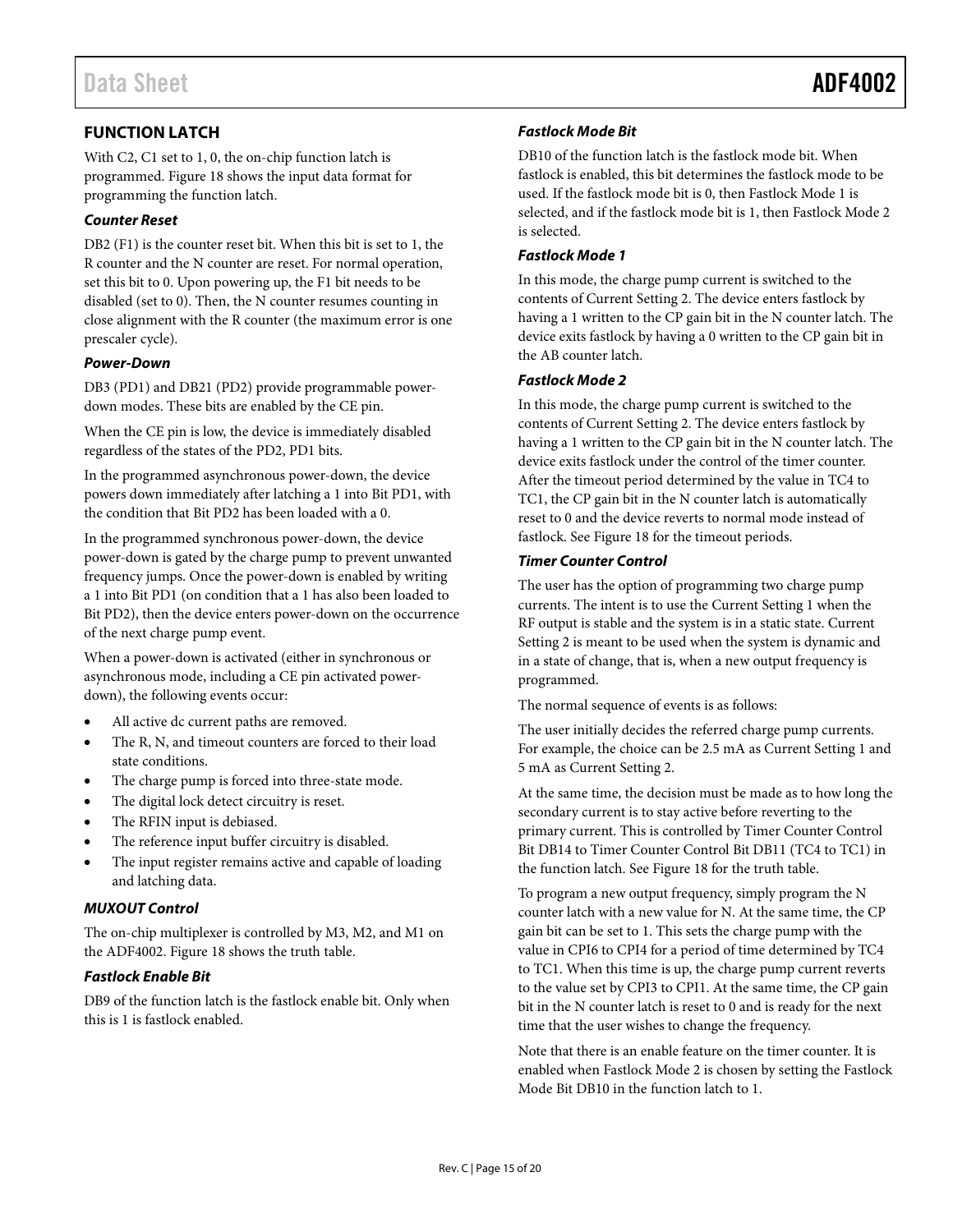### *Charge Pump Currents*

CPI3, CPI2, and CPI1 program Current Setting 1 for the charge pump. CPI6, CPI5, and CPI4 program Current Setting 2 for the charge pump. Se[e Figure 18](#page-12-1) for the truth table.

### *PD Polarity*

This bit sets the phase detector polarity bit (see [Figure 18\)](#page-12-1).

### *CP Three-State*

This bit controls the CP output pin. Setting the bit high puts the CP output into three-state. With the bit set low, the CP output is enabled.

# <span id="page-15-0"></span>**INITIALIZATION LATCH**

The initialization latch is programmed when  $C_2$ ,  $C_1 = 1$ , 1. This is essentially the same as the function latch (programmed when  $C2, C1 = 1, 0$ .

However, when the initialization latch is programmed there is an additional internal reset pulse applied to the R and N counters. This pulse ensures that the N counter is at load point when the N counter data is latched and the device begins counting in close phase alignment.

If the latch is programmed for synchronous power-down (CE pin is high; PD1 bit is high; and PD2 bit is low), the internal pulse also triggers this power-down. The prescaler reference and the oscillator input buffer are unaffected by the internal reset pulse, thereby maintaining close phase alignment when counting resumes.

When the first N counter data is latched after initialization, the internal reset pulse is reactivated. However, successive AB counter loads after this do not trigger the internal reset pulse.

#### *Device Programming After Initial Power-Up*

After initially powering up the device, there are three ways to program the device.

#### **Initialization Latch Method**

- 1. Apply  $V_{DD}$ .
- 2. Program the initialization latch (11 in two LSBs of input word). Make sure that the F1 bit is programmed to 0.
- 3. Conduct a function latch load (10 in two LSBs of the control word). Make sure that the F1 bit is programmed to 0.
- 4. Perform an R load (00 in two LSBs).
- 5. Perform an N load (01 in two LSBs).

When the initialization latch is loaded, the following occurs:

- The function latch contents are loaded.
- An internal pulse resets the R, N, and timeout counters to load state conditions and three-states the charge pump. Note that the prescaler band gap reference and the oscillator input buffer are unaffected by the internal reset pulse, allowing close phase alignment when counting resumes.
- Latching the first N counter data after the initialization word activates the same internal reset pulse. Successive N loads do not trigger the internal reset pulse unless there is another initialization.

#### **CE Pin Method**

- 1. Apply V<sub>DD</sub>.
- 2. Bring CE low to put the device into power-down. This is an asynchronous power-down because it happens immediately.
- 3. Program the function latch (10).
- 4. Program the R counter latch (00).
- 5. Program the N counter latch (01).
- 6. Bring CE high to take the device out of power-down. The R and N counters resume counting in close alignment. Note that after CE goes high, a duration of 1  $\mu$ s can be required for the prescaler band gap voltage and oscillator input buffer bias to reach steady state.

CE can be used to power the device up and down to check for channel activity. The input register does not need to be reprogrammed each time the device is disabled and enabled, as long as it has been programmed at least once after V<sub>DD</sub> was initially applied.

#### **Counter Reset Method**

- 1. Apply  $V_{DD}$ .
- 2. Do a function latch load (10 in two LSBs). As part of this step, load 1 to the F1 bit. This enables the counter reset.
- 3. Perform an R counter load (00 in two LSBs).
- 4. Perform an N counter load (01 in two LSBs).
- 5. Do a function latch load (10 in two LSBs). As part of this step, load 0 to the F1 bit. This disables the counter reset.

This sequence provides the same close alignment as the initialization method. It offers direct control over the internal reset. Note that counter reset holds the counters at load point and three-states the charge pump, but does not trigger synchronous power-down.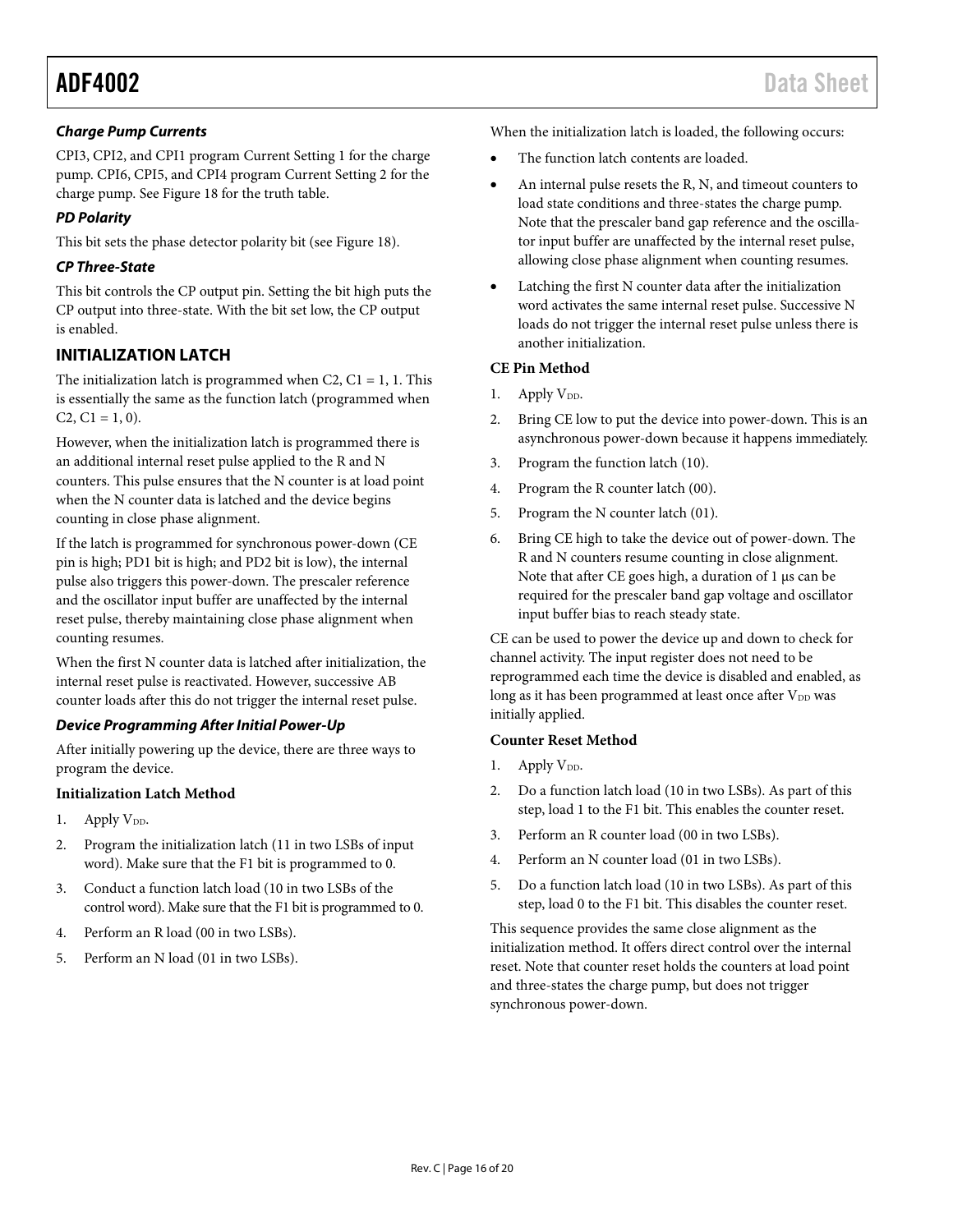# <span id="page-16-1"></span><span id="page-16-0"></span>APPLICATIONS **VERY LOW JITTER ENCODE CLOCK FOR HIGH SPEED CONVERTERS**

[Figure 20](#page-16-4) shows the ADF4002 with a VCXO to provide the encode clock for a high speed analog-to-digital converter (ADC).

The converter used in this application is an [AD9215-80,](http://www.analog.com/ad9215) a 12-bit converter that accepts up to an 80 MHz encode clock. To realize a stable low jitter clock, use a 77.76 MHz, narrow band VCXO. This example assumes a 19.44 MHz reference clock.

To minimize the phase noise contribution of the ADF4002, the smallest multiplication factor of 4 is used. Thus, the R divider is programmed to 1, and the N divider is programmed to 4.

The charge pump output of the ADF4002 (Pin 2) drives the loop filter. The loop filter bandwidth is optimized for the best possible rms jitter, a key factor in the signal-to-noise ratio (SNR) of the ADC. Too narrow a bandwidth allows the VCXO noise to dominate at small offsets from the carrier frequency. Too wide a bandwidth allows the ADF4002 noise to dominate at offsets where the VCXO noise is lower than the ADF4002 noise. Thus, the intersection of the VCXO noise and the ADF4002 inband noise is chosen as the optimum loop filter bandwidth.

The design of the loop filter uses the ADIsimPLL (Version 3.0) and is available as a free download fro[m www.analog.com/pll.](http://www.analog.com/pll) The rms jitter is measured at <1.2 ps. This level is lower than the maximum allowable 6 ps rms required to ensure the theoretical SNR performance of 59 dB for this converter.

The setup shown i[n Figure 20](#page-16-4) using the ADF4002, AD9215, and HSC-ADC-EVALA-SC allows the user to quickly and effectively determine the suitability of the converter and encode clock. The SPI® interface is used to control the ADF4002, and the USB interface helps control the operation of the AD9215-80. The controller board sends back FFT information to the PC that, if using an ADC analyzer, provides all conversion results from the ADC.

<span id="page-16-4"></span>

# <span id="page-16-2"></span>**PFD**

As the ADF4002 permits both R and N counters to be programmed to 1, the part can effectively be used as a standalone PFD and charge pump. This is particularly useful in either a clock cleaning application or a high performance LO. Additionally, the very low normalized phase noise floor (−222 dBc/Hz) enables very low in-band phase noise levels. It is possible to operate the PFD up to a maximum frequency of 104 MHz.

I[n Figure 21,](#page-16-5) the reference frequency equals the PFD; therefore,  $R = 1$ . The charge pump output integrates into a stable control voltage for the VCXO, and the output from the VCXO is divided down to the desired PFD frequency using an external divider.



# <span id="page-16-5"></span><span id="page-16-3"></span>**INTERFACING**

The ADF4002 has a simple SPI-compatible serial interface for writing to the device. CLK, DATA, and LE control the data transfer. When the latch enable (Pin LE) goes high, the 24 bits that have been clocked into the input register on each rising edge of CLK are transferred to the appropriate latch. For more information, see [Figure 2](#page-3-2) for the timing diagram an[d Table 6](#page-8-3) for the latch truth table.

The maximum allowable serial clock rate is 20 MHz. This means that the maximum update rate possible for the device is 833 kHz, or one update every 1.2 µs. This is certainly more than adequate for systems that have typical lock times in hundreds of microseconds.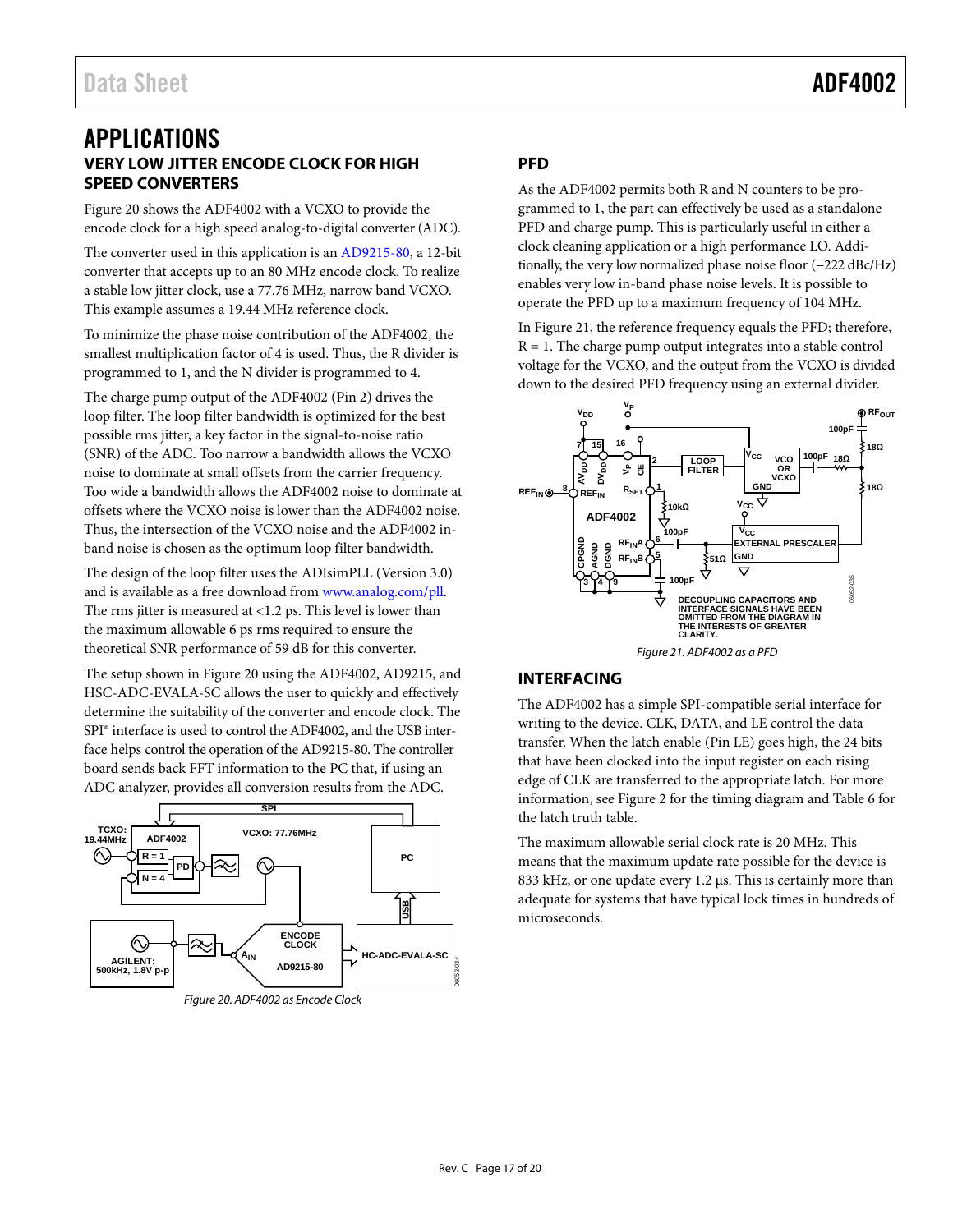## *ADuC812 Interface*

[Figure 22](#page-17-1) shows the interface between the ADF4002 and the [ADuC812](http://www.analog.com/aduc812) MicroConverter®. Because the ADuC812 is based on an 8051 core, this interface can be used with any 8051-based microcontroller. The MicroConverter is set up for SPI master mode with CPHA = 0. To initiate the operation, the I/O port driving LE is brought low. Each latch of the ADF4002 needs a 24-bit word. This is accomplished by writing three 8-bit bytes from the MicroConverter to the device. When the third byte has been written, bring the LE input high to complete the transfer.

On first applying power to the ADF4002, it needs four writes (one each to the initialization latch, function latch, R counter latch, and N counter latch) for the output to become active.

I/O port lines on the ADuC812 are also used to control powerdown (CE input) and to detect lock (MUXOUT configured as lock detect and polled by the port input).

When operating in the SPI master mode, the maximum SCLOCK rate of the ADuC812 is 4 MHz. This means that the maximum rate at which the output frequency can be changed is 166 kHz.





06052-019

#### <span id="page-17-1"></span>*ADSP21xx Interface*

[Figure 23](#page-17-2) shows the interface between the ADF4002 and the ADSP21xx digital signal processor. The ADF4002 needs a 24-bit serial word for each latch write. The easiest way to accomplish this using the ADSP21xx family is to use the autobuffered transmit mode of operation with alternate framing. This provides a means for transmitting an entire block of serial data before an

interrupt is generated. Set up the word length for eight bits and use three memory locations for each 24-bit word. To program each 24-bit latch, store the three 8-bit bytes, enable the autobuffered mode, and then write to the transmit register of the DSP. This last operation initiates the autobuffer transfer.





# <span id="page-17-2"></span><span id="page-17-0"></span>**PCB DESIGN GUIDELINES FOR CHIP SCALE PACKAGE**

The lands on the lead frame chip scale package (CP-20-1) are rectangular. The printed circuit board pad for these should be 0.1 mm longer than the package land length and 0.05 mm wider than the package land width. The land should be centered on the pad. This ensures that the solder joint size is maximized. The bottom of the lead frame chip scale package has a central thermal pad.

The thermal pad on the printed circuit board should be at least as large as this exposed pad. On the printed circuit board, there should be a clearance of at least 0.25 mm between the thermal pad and the inner edges of the pad pattern. This ensures that shorting is avoided.

Thermal vias can be used on the printed circuit board thermal pad to improve thermal performance of the package. If vias are used, they should be incorporated into the thermal pad at a 1.2 mm pitch grid. The via diameter should be between 0.3 mm and 0.33 mm and the via barrel should be plated with 1 oz copper to plug the via.

The user should connect the printed circuit board thermal pad to AGND.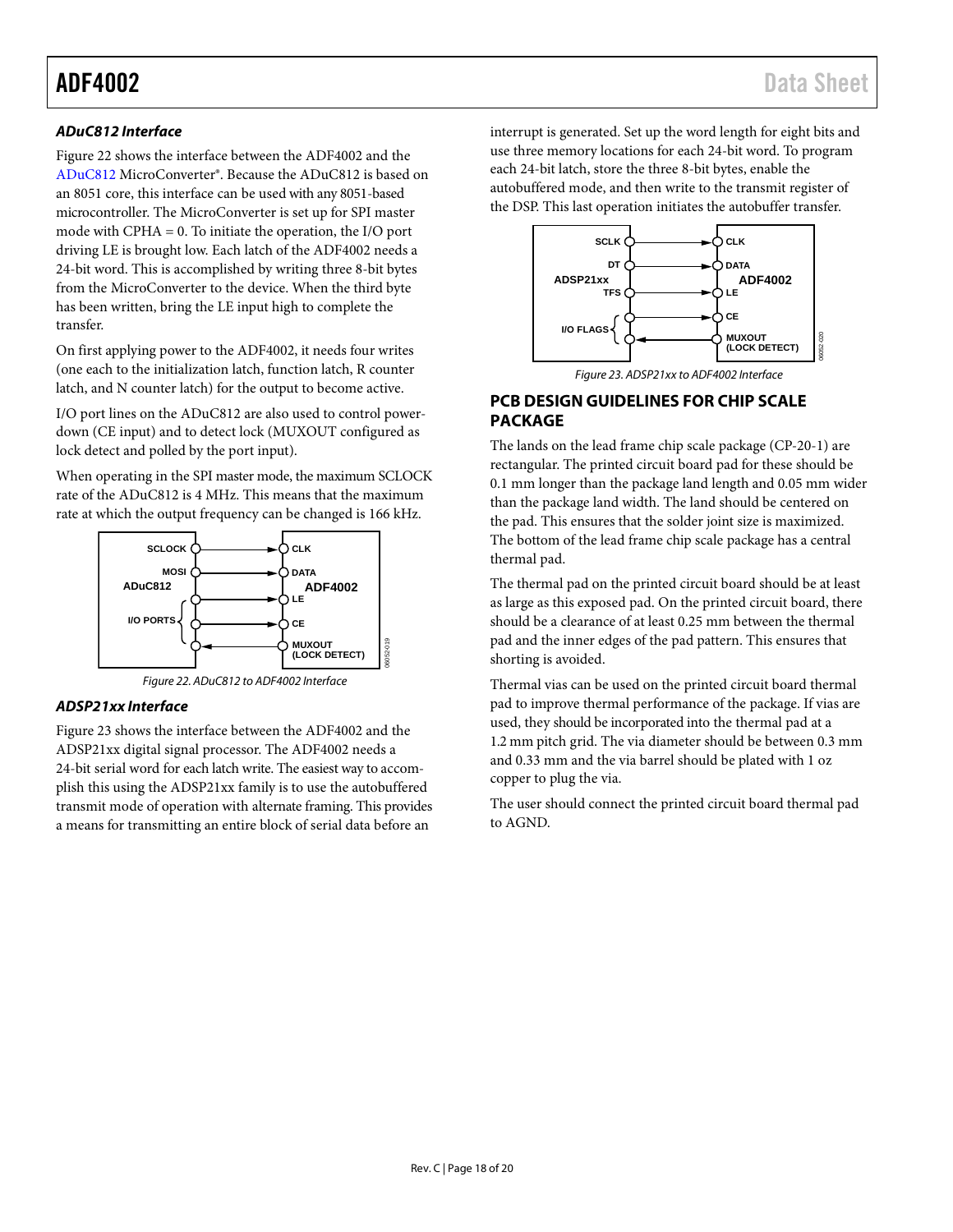# <span id="page-18-0"></span>OUTLINE DIMENSIONS



*(CP-20-1) Dimensions shown in millimeters*

### <span id="page-18-1"></span>**ORDERING GUIDE**

| Model <sup>1</sup> | <b>Temperature Range</b>           | <b>Package Description</b> | <b>Package Option</b> |
|--------------------|------------------------------------|----------------------------|-----------------------|
| ADF4002BRUZ        | $-40^{\circ}$ C to $+85^{\circ}$ C | 16-Lead TSSOP              | <b>RU-16</b>          |
| ADF4002BRUZ-RL     | $-40^{\circ}$ C to $+85^{\circ}$ C | 16-Lead TSSOP              | <b>RU-16</b>          |
| ADF4002BRUZ-RL7    | $-40^{\circ}$ C to $+85^{\circ}$ C | 16-Lead TSSOP              | <b>RU-16</b>          |
| ADF4002BCPZ        | $-40^{\circ}$ C to $+85^{\circ}$ C | 20-Lead LFCSP VQ           | $CP-20-1$             |
| ADF4002BCPZ-RL     | $-40^{\circ}$ C to $+85^{\circ}$ C | 20-Lead LFCSP VQ           | $CP-20-1$             |
| ADF4002BCPZ-RL7    | $-40^{\circ}$ C to $+85^{\circ}$ C | 20-Lead LFCSP VQ           | $CP-20-1$             |
| EV-ADF4002SD1Z     |                                    | <b>Evaluation Board</b>    |                       |
| EV-ADF411XSD1Z     |                                    | <b>Evaluation Board</b>    |                       |

<span id="page-18-2"></span> $1 Z =$  RoHS Compliant Part.